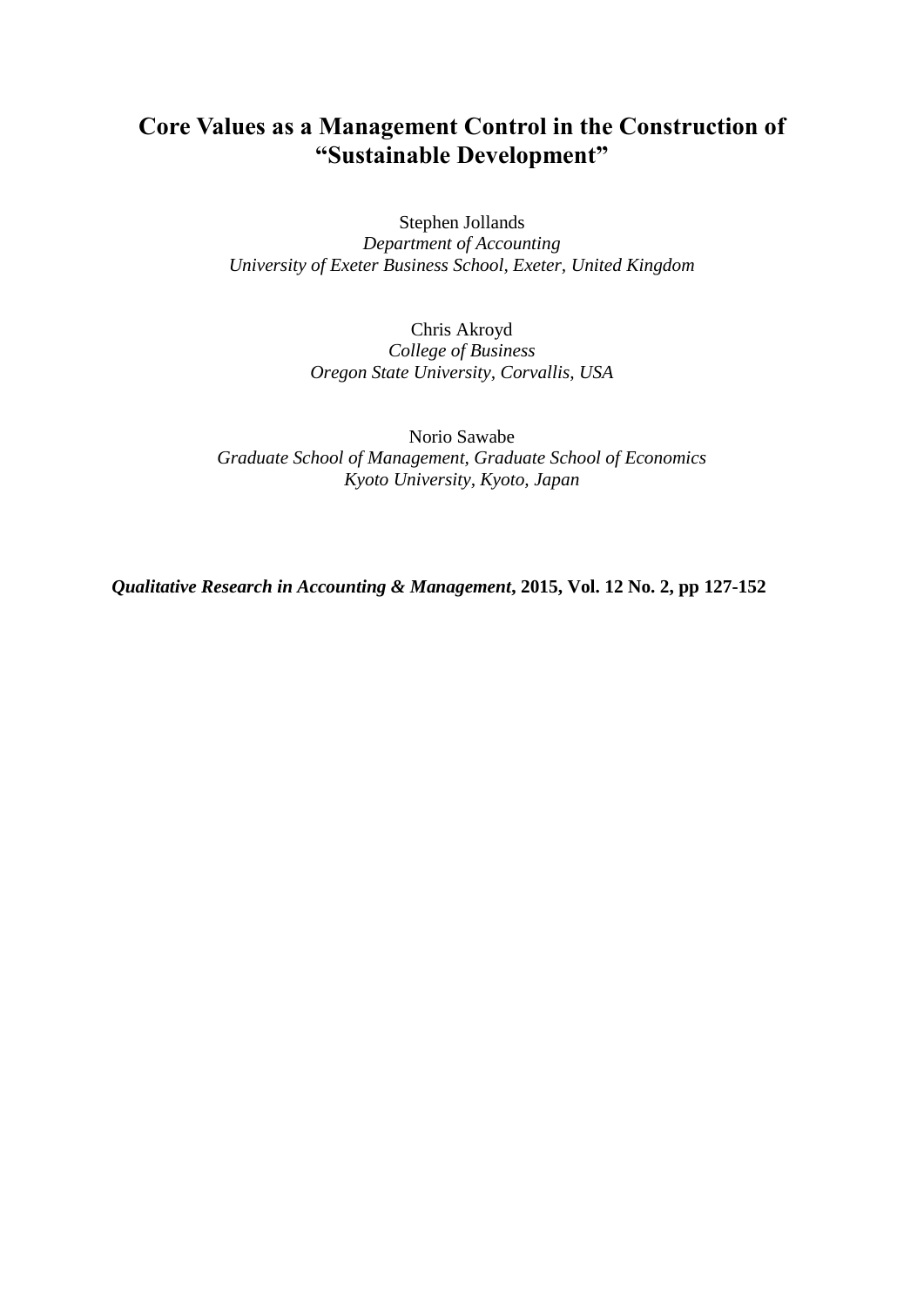# **Abstract**

**Purpose:** This paper examines a management control constructed by senior managers, a core value focused on sustainability, as it travels through time and space. The criticality of sustainable development suggests the need to understand the effects that core values have on organisational actions.

**Design/methodology/approach:** We utilize a case study methodology carried out at a multinational organisation. Our analysis was informed by actor-network theory which allowed us to place the organisation's sustainability focused core value at the centre of our research.

**Findings:** We found that management control, in the form of a sustainability focused core value, took on an active role in the case organisation. This enabled the opening of space and time that allowed actors to step forward and take action in relation to sustainable development. We show how the core value mobilised individual actors at specific points in time but did not enrol enough collective support to continue its travel. The resulting activities, though, provided a construction of sustainable development within the organisation more in line with traditional profit seeking objectives rather than in relation to sustainability objectives, such as inter- and intra-generational equity.

**Research limitations/implications:** These findings suggest possibilities for future research that examines the active role that management controls may take within sustainable development.

**Originality/value:** This paper shows the active role a management control, a sustainability focused core value, took within an organisation. This builds on the research that examines management control in relation to sustainability issues and sustainable development as well as the literature that examines core values.

**Keywords:** core values; management control; sustainability; sustainable development; actornetwork theory

**Article Classification:** Research paper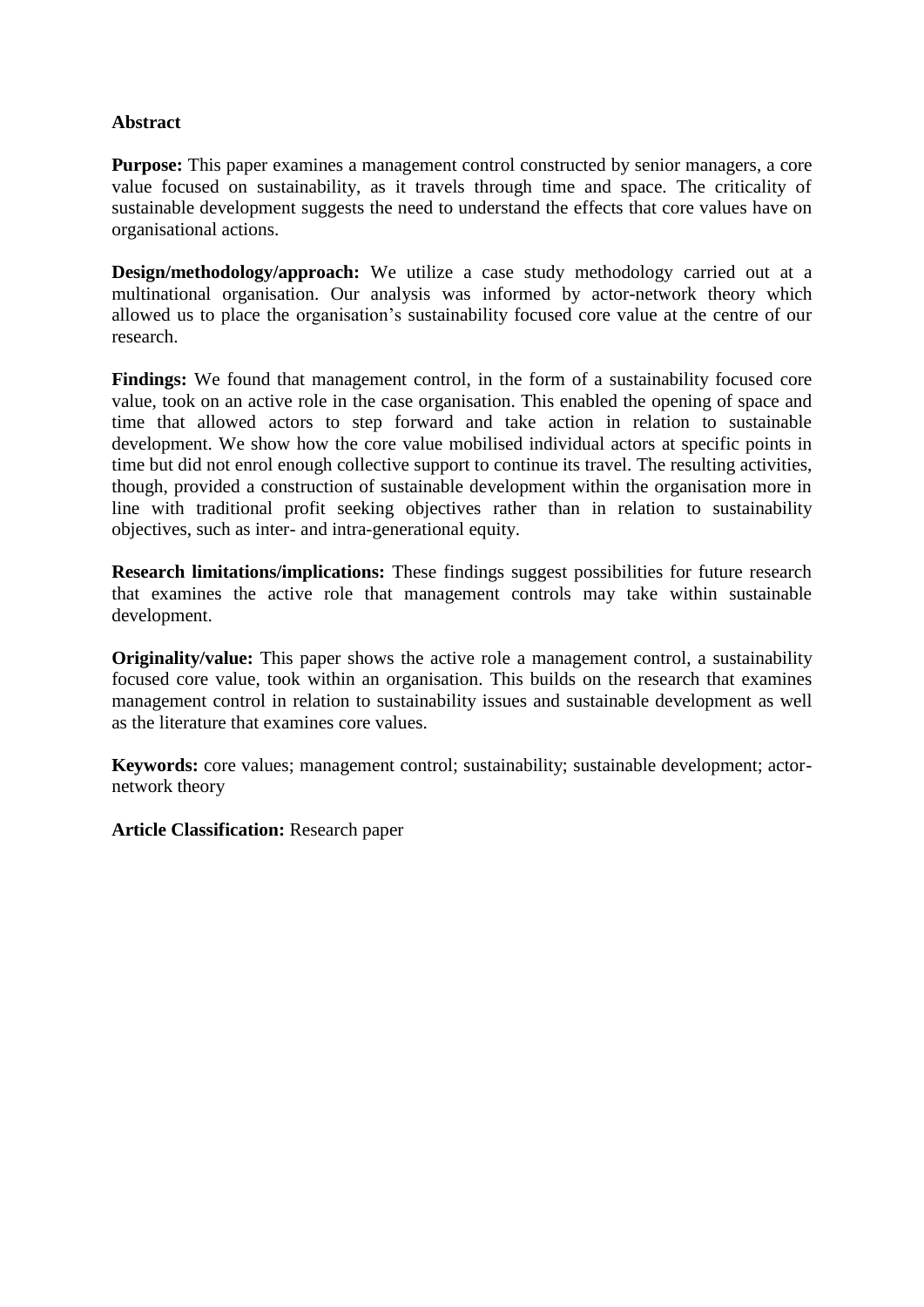*Many years ago the first author worked at nights as a croupier at a casino to pay for his undergraduate studies. Starting or finishing a shift or going to or returning from a break required climbing a set of stairs from the administrative floor below to the gaming floor above. Every time he made this trip he puzzled at the 'Mission Statement' of the casino that was displayed half way up these steps. It contained many of the casino's stated core values. These short textual statements referred to such lofty goals as "creating an exciting and fun environment that thrills and amazes all our guests" and "providing a safe and relaxed environment in which all our guests feel appreciated". Stepping out onto the gaming floor his eyes would become full of a scene that seemed far removed from the lofty statements of the core values. A typical shift would include overly drunk people, fights breaking out, people swearing in every conceivable language, cigarette smoke swirling like an ever present mist, people relying on superstitious beliefs to overcome the statistical odds stacked against them, and generally an overcasting gloom derived from the mass of people that "unbelievably" had lost all their money again. In short the casino was everything except what a James Bond film would suggest. This made the first author curious. What did these stated core values have to do with the everyday practices of the gaming operations? Were they merely rhetoric aimed at external pressure groups and to salve the conscious of well paid executives? What is now of interest is that the core values across a wide variety of organisations contain these kinds of optimistic statements in regards to 'sustainability' and 'sustainable development'. The following paper covers research that was sparked by an old curiosity finding a more prevalent focus.*

# **Introduction**

Sustainability and sustainable development are contested and ambiguous concepts which can be understood in many different ways [\(Ball and Milne, 2005,](#page-21-0) [Bebbington, 2001,](#page-21-1) [Byrch](#page-22-0) *et al*., [2007,](#page-22-0) [Cairns, 2001\)](#page-22-1). For the purposes of this paper we define sustainability as a state in which resources from the ecosphere can naturally be replenished at the same or higher rate than extraction, with an equitable distribution of those resources within and between generations [\(Ball and Milne, 2005,](#page-21-0) [Milne and Gray, 2007\)](#page-23-0). This perspective recognises the need to live equitably within the planetary boundaries that limit the scope and scale of economic activity [\(Gladwin](#page-22-2) *et al*., 1995, Rockstrom *et al*., 2009, [Whiteman](#page-25-0) *et al*., 2013). Sustainable development, therefore, is the process through which sustainability is achieved [\(Bebbington and Gray, 2001,](#page-21-2) [Bebbington and Larrinaga, 2014,](#page-21-3) [Gray,](#page-22-3) 2010, [Milne](#page-23-1) *et al*., [2006\)](#page-23-1).

The issues of sustainability and how to implement sustainable development are arguably the greatest challenges facing society and organisations today [\(Gray, 2010,](#page-22-3) Wackernagel and Rees, 1996). It is not possible to definitively prove [\(Dryzek, 1997\)](#page-22-4) whether or by how much we are exceeding the carrying capacity of the ecosphere [\(Arrow](#page-21-4) *et al*., [1995\)](#page-21-4). However, contemporary indicators demonstrate that we are moving towards a more unsustainable state rather than towards a state of sustainability [\(IPCC, 2014,](#page-23-2) WWF - World Wide Fund for Nature, 2014). There is a growing realisation that the way in which the economy, and organisations within it, are organised will need to change (for example Simons *et al*., 2002). That is, the implementation of sustainable development will require a new approach to how we organise our economies and organisations that become a natural part of daily practices [\(Bebbington and Larrinaga, 2014,](#page-21-3) [Birkin, 2000\)](#page-21-5).

To date, however, research into accounting for sustainable development has been dominated by a focus on reporting [\(Bebbington and Larrinaga, 2014,](#page-21-3) [Milne, 2007,](#page-23-3) [Owen,](#page-24-0)  [2008,](#page-24-0) [Unerman and Chapman, 2014\)](#page-25-1). There have been a limited number of studies that examine the efforts within organisations to address sustainable development. Within these studies, a smaller subset utilise the lens of management control. This is surprising given that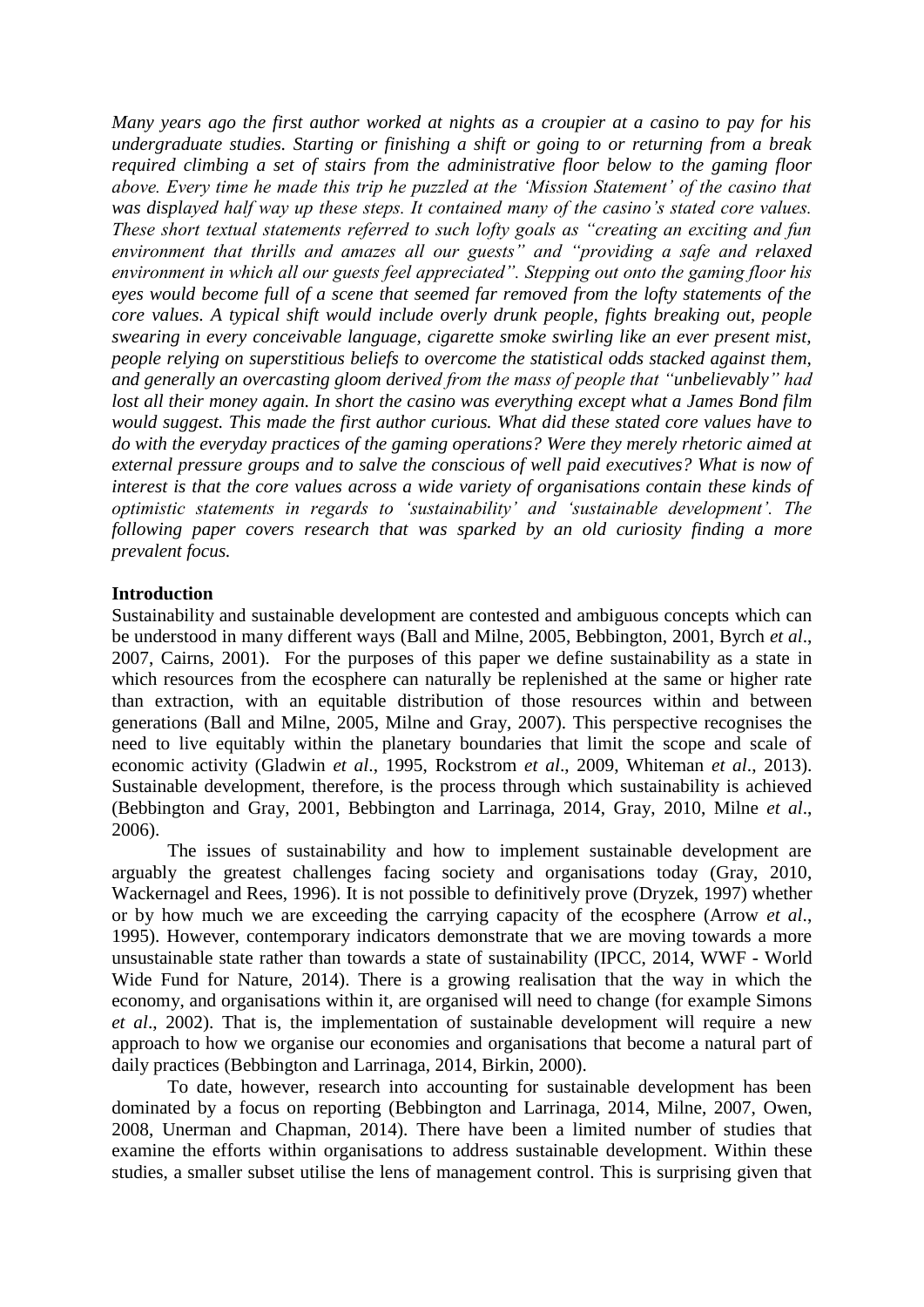any efforts within an organisation to implement sustainable development will be reliant on the information flows facilitated by management controls [\(Contrafatto and Burns, 2013\)](#page-22-5). One contributing factor for this lack of focus may be that the management controls currently utilised are inconsistent with sustainability and sustainable development [\(Ball and Milne,](#page-21-0)  [2005\)](#page-21-0). However, management controls that address sustainability issues have the potential to assist with the lack of ecological literacy that traditional management controls do not facilitate (Ball, 2007; Ball and Milne, 2005).

Another contributing factor maybe that the limited research that utilises a management control perspective demonstrates a lack of engagement with sustainability and sustainable development [\(Bebbington and Larrinaga, 2014,](#page-21-3) [Bebbington and Thomson, 2013\)](#page-21-6). That is while their stated aims are generally in regard to sustainable development they approach this from and focus upon the accounting implications [\(Bebbington and Larrinaga,](#page-21-3)  [2014,](#page-21-3) [Gray, 2010\)](#page-22-3). Typically they reproduce the definition provided by the 'Brundtland Report' [\(World Commission on Environment and Development, 1987\)](#page-25-2) while ignoring the broader literature and thinking around sustainability and sustainable development [\(Bebbington and Thomson, 2013\)](#page-21-6).

The purpose of this paper is to examine a specific management control, a sustainability focused core value as it travels through time and space. Core values are the short textual or verbal representations created by senior managers in an attempt to signal their intentions (Simons, 1994, Simons, 1995). We focus on who and what the core value enrols, manipulates, corrals around it, and the efforts that are required to continue its movement. Specifically we seek to understand whether and how, over time, the core value 'promotes' and instils (or not) sustainability and sustainable development within our case organisation. That is, we examine whether the use of a core value that focuses on sustainability assists or deters from efforts by organisational actors to address these issues. If core values are merely rhetoric aimed at external pressure groups or salving the conscious of well paid executives then they are likely to deter the efforts of organisational actors. However, as core values often become part of the public domain there is also a risk for organisational actors in not following through on the promises they make. With scarce prior literature on core values, and none that specifically examines them in relation to sustainability issues [\(but see Norris and O'Dwyer,](#page-24-1)  [2004\)](#page-24-1), it is not clear whether and how these impact (or not) the everyday practices of organisational actors.

Data for this study was collected through an in-depth longitudinal case study at an organisation, 'Kiwi'[1], which introduced an informal core value that focused on sustainability. The focus on an informal core value, as opposed to one that is formalised within, for instance, a mission statement, is appropriate given that such types of controls, while often being overshadowed by formal controls [\(Pitkänen and Lukka, 2011\)](#page-24-2), are effective in eliciting responsible decision making by managers [\(Norris and O'Dwyer, 2004\)](#page-24-1). In order to analyse the data gathered we utilise an actor-network theory (ANT) based perspective [\(Callon, 1986b,](#page-22-6) [Latour, 1987,](#page-23-4) [Latour, 2005,](#page-23-5) [Law, 1992\)](#page-23-6). Its use allows us to place at the centre of our analysis [\(Justesen and Mouritsen, 2011\)](#page-23-7) the sustainability core value at Kiwi and follow it [\(Latour, 1987\)](#page-23-4) in order to observe the controversies it faced (trials of strength), who it enrols to speak on its behalf (spokesperson) and what other actors are associated with it (enrolled) in order that it can continue to travel through space and time [\(Callon, 1986b\)](#page-22-6). ANT is an underutilised theoretical lens within the accounting focused sustainability literature [\(Barter and Bebbington, 2013\)](#page-21-7) and therefore has potential to assist in highlighting new understandings [\(Bebbington and Larrinaga, 2014,](#page-21-3) [Unerman and Chapman, 2014\)](#page-25-1).

Our case study shows that not only can management controls be used by organisational actors to create space and time for them to undertake activities in relation to sustainable development [\(Ball, 2007\)](#page-21-8) but also the core value created time and space to allow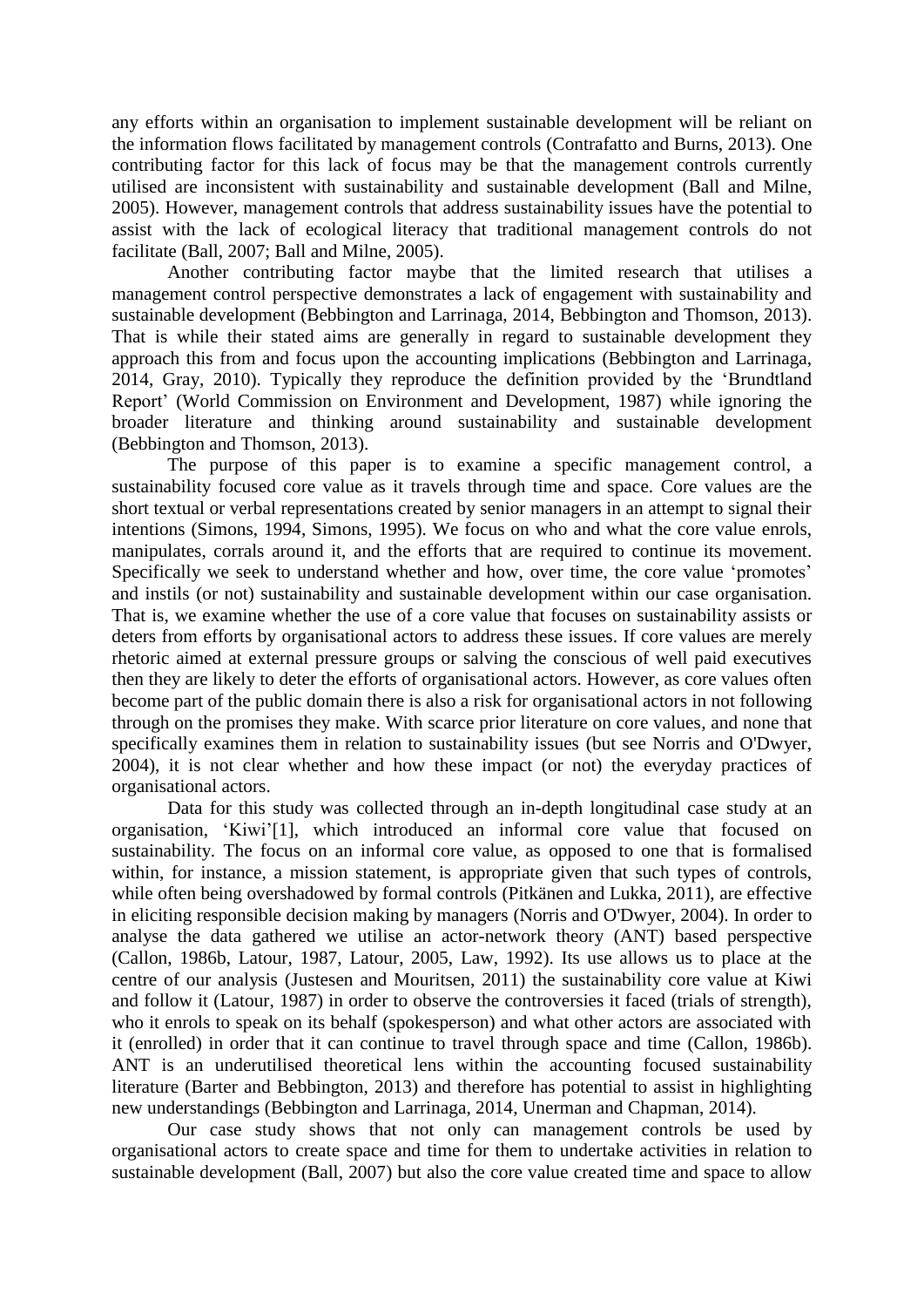actors to come forward to act in previously no go areas related to sustainable development. This illustrates the active role that management controls can undertake within sustainable development.

We also show that the core value mobilised individual actors but failed to enrol enough collective support to continue its travel. The resulting actions were largely in terms of profit seeking rather than sustainability and sustainable development [\(Contrafatto and Burns,](#page-22-5)  [2013,](#page-22-5) [Norris and O'Dwyer, 2004,](#page-24-1) [Spence and Rinaldi, 2014\)](#page-24-3). This illustrates that the lack of engagement with sustainability and sustainable development within the management control literature [\(Bebbington and Larrinaga, 2014,](#page-21-3) [Unerman and Chapman, 2014\)](#page-25-1) may be because these practices do not currently exist in organisations. This suggests that future efforts may require researchers to arm themselves with the requisite knowledge of sustainability and sustainable development [\(Bebbington and Larrinaga, 2014,](#page-21-3) [Bebbington and Thomson, 2013\)](#page-21-6) and actively engage with organisations so that the ecological literacy of practitioners can be improved [\(Ball and Milne, 2005\)](#page-21-0)

The remainder of the paper is organised as follows. In section two we provide a brief overview of the literature that underlies the development of this research. We then in section three provide an overview of ANT and how it relates to this research. This is followed by an overview of our case organisation and research method, in section four. In section five we trace the travels of the core value at our case organisation, provide a discussion in section six before concluding in section seven.

### **Literature Review**

Core values are the management controls enrolled by senior managers to try construct a shared understanding of organisational purpose. Core values prompt actors [\(Adler and Borys,](#page-21-9)  [1996,](#page-21-9) [Ahrens and Chapman, 2004\)](#page-21-10) to search for the actions that are in line with this purpose (Dent, 1991, [Pratt and Beaulieu, 1992\)](#page-24-4). They are designed to guide actors as to what is expected of them due to the inability to perfectly measure aspects of inputs, processes, and outputs [\(Ouchi, 1977,](#page-24-5) [Ouchi, 1979\)](#page-24-6). Simons (1994) defines core values as the key design variables that are utilised by senior managers to create a shared perspective within the organisation. However, despite the assertions of Simons and others [\(for example Flamholtz,](#page-22-7)  [1983\)](#page-22-7) that core values will create shared perspectives among actors, who are seen as passive [\(Gray, 1990,](#page-22-8) [Tessier and Otley, 2012\)](#page-24-7), there is little empirical evidence to suggest how they do this or whether this can be achieved. Because research typically examines core values that are already in place, little is known about how a core value travels through time and space, influencing the actions of organisational actors [\(Bruining](#page-22-9) *et al*., 2004, [Mundy, 2010,](#page-24-8) [Tuomela, 2005,](#page-25-3) [Widener, 2007\)](#page-25-4). Nixon and Burns [\(2005, p. 264\)](#page-24-9) note that:

> "One point that appears to emerge from the empirical reality […] is that either the management control literature has over-emphasised the influence of diagnostic and interactive controls relative to informal, social controls (the belief and boundary systems of Simons (1995) framework), or the social controls are becoming more important in the 21st century."

This suggests that with increasing issues of sustainability and uncertainty over how to implement sustainable development [\(Gray, 2010\)](#page-22-3) that examining the travels of a core values will create new knowledge about its' potential to expand organisational actors' attention to identifying new strategic opportunities that may assist (or deter) with these issues. However, it has been frequently stated that individual controls do not operate in isolation [\(Abernethy](#page-21-11)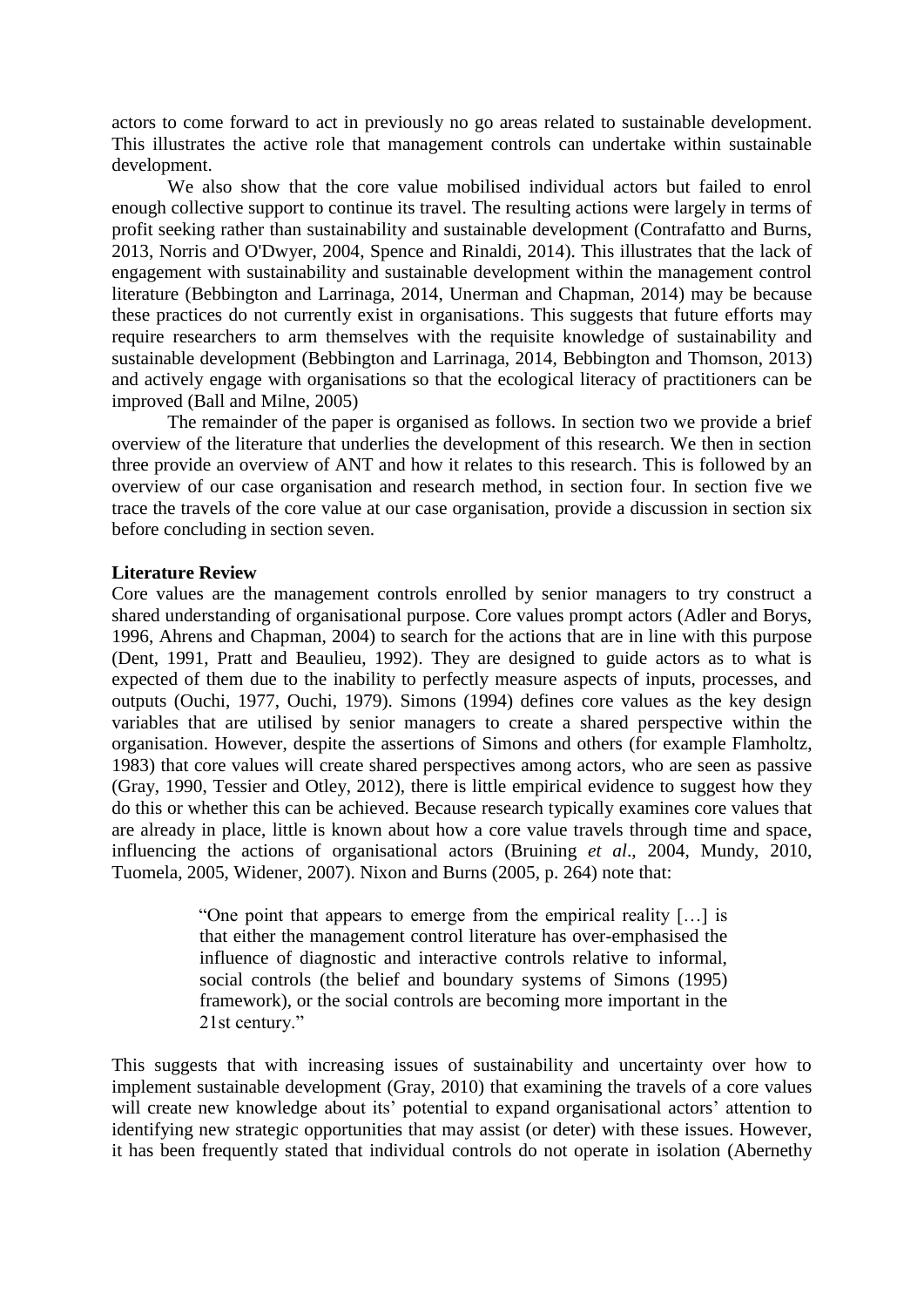[and Chua, 1996,](#page-21-11) [Otley, 1980,](#page-24-10) Simons, 1995). Hence as we examine the core value we look to see what other actors, including other management controls, become implicated in its travels.

It should be noted that there has been limited research into management control and sustainability (for example [Ball and Milne, 2005,](#page-21-0) Gond *et al*[., 2012,](#page-22-10) [Milne, 1996,](#page-23-8) [Norris and](#page-24-1)  [O'Dwyer, 2004\)](#page-24-1). Further, much of this literature [\(for example Gond](#page-22-10) *et al*., 2012) takes the ecological modernist view [\(Bebbington and Gray, 2001,](#page-21-2) [Everett and Neu, 2000\)](#page-22-11) of organisational change (Quattrone and Hopper, 2001, [Andon](#page-21-12) *et al*., 2007). That is, there is an assumption that an organisation can utilise their management controls to undertake a linear path through time and space in a rational way from unsustainable practices to a state of sustainability. Further, traditional management controls may reinforce a 'business as usual' mentality that is unlikely to prompt the changes required to implement sustainable development and address the issues of sustainability [\(Ball and Milne, 2005\)](#page-21-0).

We aim to build on an understanding of whether management controls that purport to be focused on sustainability assist or deter with an organisation's sustainable development efforts. Evidence suggests that these types of controls may open up possibilities for changes at the margin of 'business as usual' to occur. Ball's [\(2007\)](#page-21-8) examination of the use of environmental accounting by organisational actors, labelled as 'workplace activists', to create space and time to allow them to undertake their activities exemplifies this approach. Ball's (2007) research highlights how actors within a Canadian City Council utilised management controls to illustrate to senior managers some of the sustainability issues the organisation was implicated in, which resulted in resourcing of efforts to address these issues. Hence Ball (2007) argued that there was a need to engage in research that developed further knowledge of the effects of these management controls on the daily practices of organisations. Ball [\(2007\)](#page-21-8) also exemplifies, given that the actors at the Canadian City Council mobilised environmental reporting and quality of life indicators, the limited engagement in a broad set of management controls that purport to focus on sustainability.

As mentioned above the extant accounting for sustainability literature has been dominated by a focus on reporting. Hence, while there have been other areas of management control and sustainability examined, notably full cost accounting and related techniques [\(Antheaume, 2007,](#page-21-13) [Bebbington](#page-21-14) *et al*., 2001, [Fraser, 2012,](#page-22-12) Xing *et al*[., 2009\)](#page-25-5), these are generally examined in isolation from other management controls. Further, to date, none have examined core values, despite suggestions that these types of controls may have an important role to play [\(Nixon and Burns, 2005\)](#page-24-9) and may also prompt greater levels of responsible decision making [\(Norris and O'Dwyer, 2004\)](#page-24-1). Little is known, for instance, whether core values purporting to be focused on sustainability can assist with opening up other perspectives within an organisation beyond "institutional appropriation" and "organisational change" [\(Ball, 2007,](#page-21-8) Larrinaga-Gonzalez and Bebbington, 2001). Hence we examine the practices that surround the core value at Kiwi as it travels through time and space. We now turn, in the next section, to outlining the theoretical framing that we mobilise in our analysis of this case study.

## **Theoretical Framing: Actor-Network Theory**

The use of actor-network theory (ANT) assists with placing the sustainability focused core value at the centre of the research [\(Justesen and Mouritsen, 2011\)](#page-23-7). It helps us understand what management controls are, and allows us to examine how such objects need to corral others in order to continue to travel through time and space. While we know that management controls are part of the commonly observed daily practices of actors within organisations [\(Akroyd and Maguire, 2011\)](#page-21-15) there are many competing understandings of what is a management control. Rather than mobilising one of the many competing definitions we do not presuppose what is to be included (or excluded) as a management control [\(Latour, 2005\)](#page-23-5).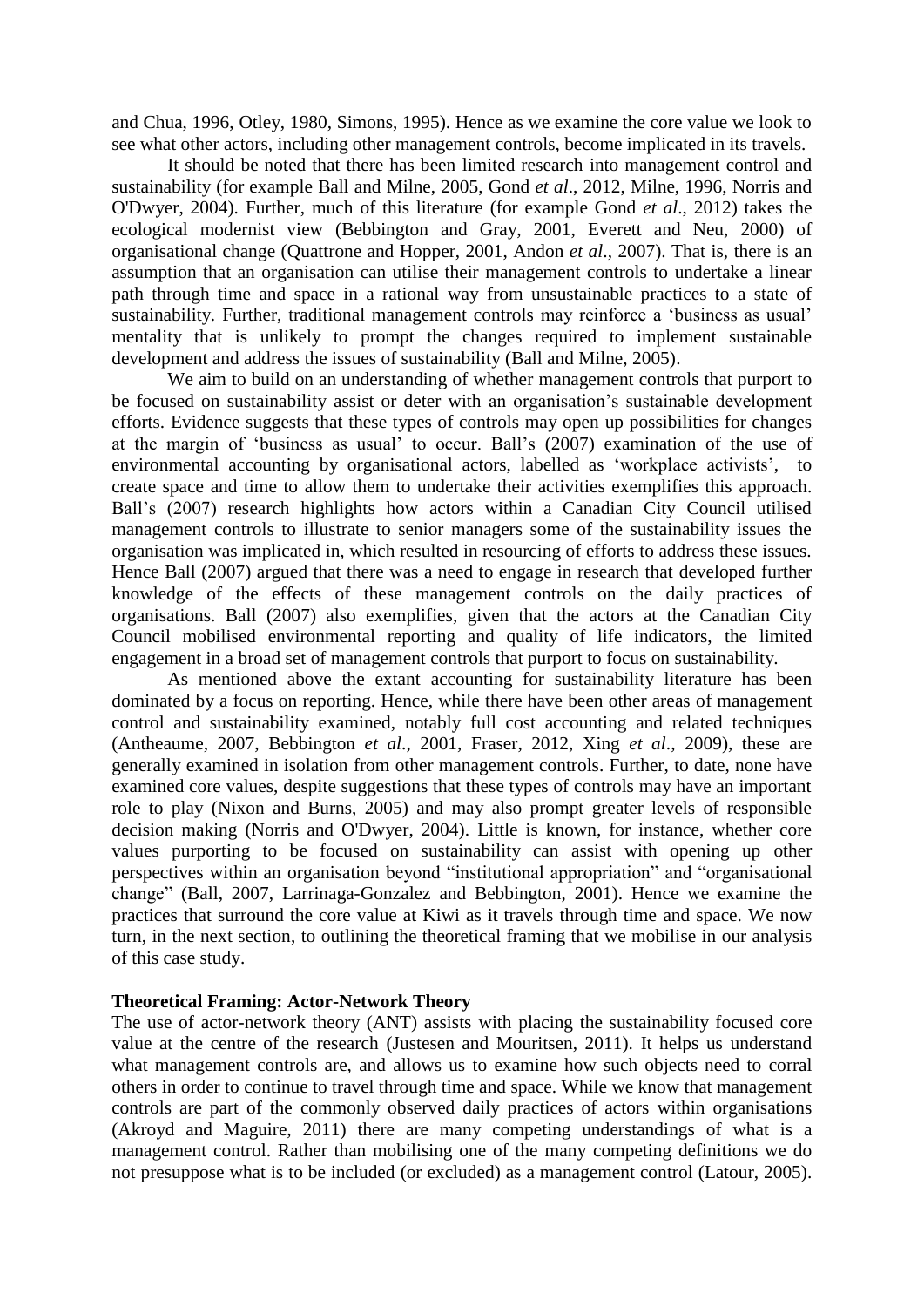Rather we follow [\(Latour, 1987\)](#page-23-4) the core value at Kiwi to unravel its history [\(Callon, 1986a\)](#page-22-13) and see what is assembled around it, what is corralled together as a result of its travels, look to see what controversies (trials of strength) it becomes embroiled in, and examine whether it assists or deters efforts to address sustainability issues. Hence what is to be assessed as a management control comes from the practices of the actors [\(Latour, 2005\)](#page-23-5).

This focus of drawing from the practices of actors is demonstrated in Latour's [\(1991\)](#page-23-9) example of the European hotel key. This example focuses on a hotel manager's efforts to reduce the loss of keys through prompting customers to leave them at reception prior to leaving the hotel. This requires the hotel manager to translate [\(Callon, 1986b,](#page-22-6) [Latour, 2005\)](#page-23-5) the will and intention of many different actors. The hotel manager deploys a number of means to enrol guests into this program. First the manager asks the receptionist to remind guests as they check in to leave their keys at reception when going out. Next a sign is placed near the door to remind guests as they leave the hotel. Finally a large, cumbersome weight is attached to the key, which acts on the guests by making their "pockets bulge and weighs down their handbags: they go to the front desk on their own accord to get rid of it" [\(Latour,](#page-23-9)  [1991, p. 104\)](#page-23-9).

The verbal reminder, sign, and weight are the actors enrolled by the manager to act upon guests in order to translate their actions into those that will implement the program of limiting the loss of keys. Therefore the verbal reminder, sign, and weight can each be labelled as management controls. Hence if a core value acts in a way that assists implementing the program of senior managers then it is a management control. However, as core values are usually stated in broad terms it is likely that managers will also utilise a number of other management controls to support their attempts at translation [\(Callon, 1986b,](#page-22-6) [Latour, 2005\)](#page-23-5). For instance without the verbal reminder and signs the likelihood is that some guests will not understand the hotel managers' intention. As a result they will take their keys with them rather than returning them to reception and experience displeasure at having to carry such a large and cumbersome object. Hence we see that together the verbal reminder, sign, and weight form a system of management controls.

This has two inter-connected implications for our research. First we need to examine what other management controls are assembled around the core value. Like all actors, core values do not gain their strength through being inherently good or effective but through their abilities to enrol and mobilise others [\(Mouritsen](#page-23-10) *et al*., 2009). Second we need to recognise that without the corralling of these other actors the core value itself will not be able to continue its travel through time and space [\(Latour, 1986\)](#page-23-11). Therefore, we examine whether the core value acts as a 'mediator' which affects the way in which others would have acted or whether it is an 'intermediary' which is all but invisible due to the intentions of the managers passing through it unaffected [\(Latour, 1986,](#page-23-11) [Latour, 2005\)](#page-23-5). Hence the sign in combination with the verbal reminder and weight acts upon guests but without them it may become all but invisible to those leaving the hotel. We make no a priori assumptions that core values have an impact or indeed try to predict the magnitude or direction that this impact would take [\(Chua](#page-22-14)  [and Mahama, 2007,](#page-22-14) [Latour, 2005,](#page-23-5) [Mouritsen](#page-24-11) *et al*., 2010). As a mediator the core value may have many unanticipated effects as it changes, modifies or defies the intentions of the managers. For example, the weight may act upon a guest to prompt them to cut the weight loose from the key and in doing so being treasonous towards the manager's attempts at translation [\(Latour, 1991\)](#page-23-9).

This recognises that the sustainability focused core value at Kiwi is a different actor than the concepts of sustainability or sustainable development. That is the former is a management control enrolled in senior managers attempts to implement their programs while the latter are contentious and ambiguous concepts [\(Ball and Milne, 2005,](#page-21-0) [Milne, 1996,](#page-23-8) [Gray,](#page-22-3)  [2010\)](#page-22-3) that focus on the relationship between the use of resources from the ecology and the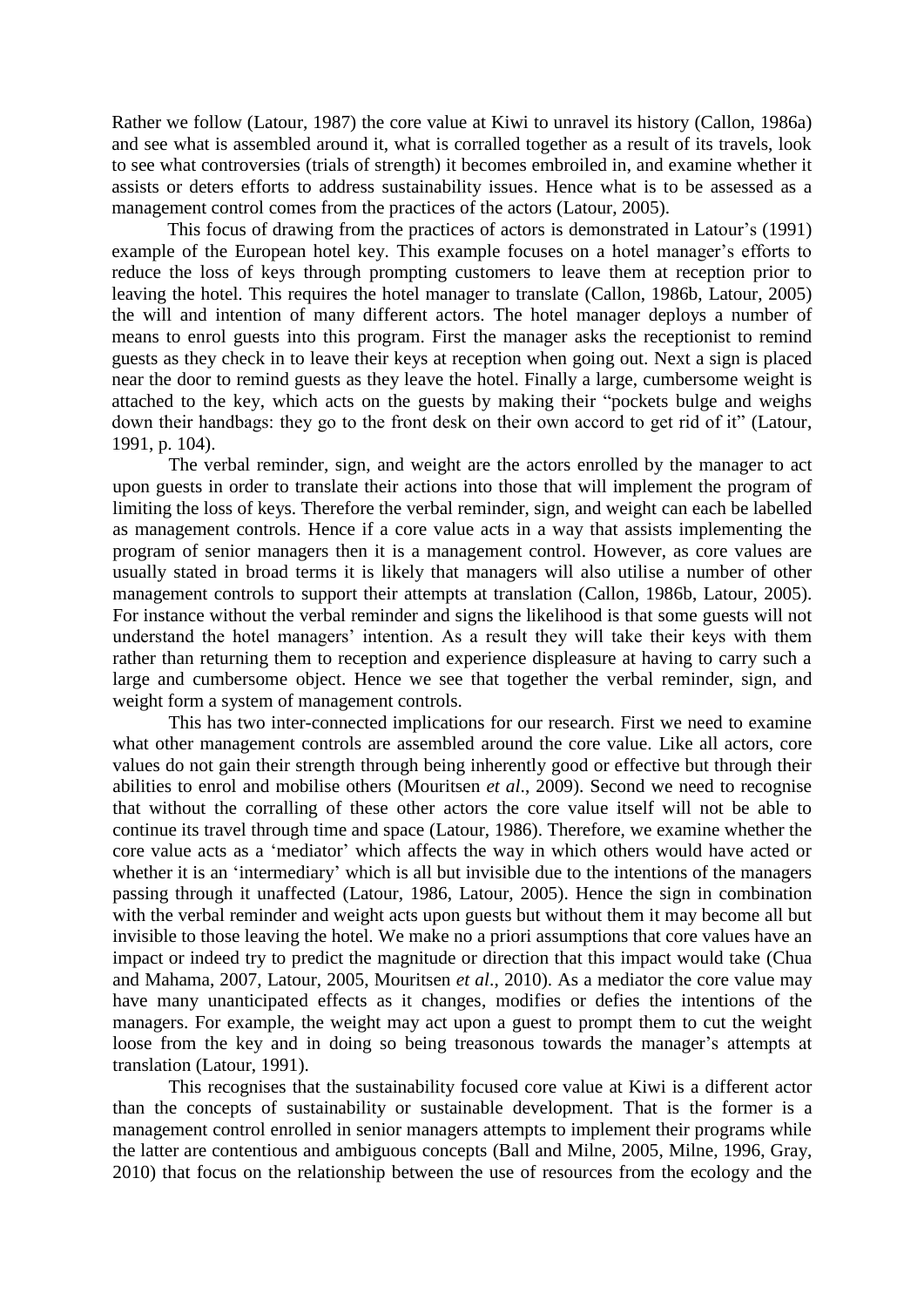sustainability of the human species [\(Bebbington, 2001,](#page-21-1) [Milne and Gray, 2007,](#page-23-0) Wackernagel and Rees, 1996). However, all actors construct themselves with and against other actors [\(Callon and Law, 2005\)](#page-22-15) with the network around them providing relevance [\(Mouritsen](#page-24-11) *et al*., [2010\)](#page-24-11). Hence the actions that are prompted by the core value at Kiwi relate to and are given meaning in relation to sustainability and sustainable development [\(Miller and Napier, 1993,](#page-23-12) Quattrone and Hopper, 2001). This, however, does not correlate to the core value prompting action that addresses sustainability issues or implements sustainable development, but rather the actions that are prompted may be seen to assist or deter these efforts.

Given that the core value is stated in broad terms suggests that as it assembles, corrals, and enrols actors around it this will be an exercise of collective experimentation [\(Muniesa and Callon, 2007\)](#page-24-12). As it is stated in broad terms, what is required to be assembled, corralled, and enrolled in order to allow it to travel will not be known beforehand and therefore will require research "in the wild". In other words, it requires research where the outcome is of importance due to it directly acting on the researcher [\(Callon and Rabeharisoa,](#page-22-16)  [2003\)](#page-22-16). It is a process of understanding why some actors are enrolled and enable the core value to continue to travel while other actors may inhibit this possibility [\(Muniesa and](#page-24-12)  [Callon, 2007\)](#page-24-12). Hence, 'success' of such experimentations are never guaranteed but for the core value to continue it must assemble, corral, and enrol others [\(Callon, 1986a\)](#page-22-13).

When an actor travels, such as the core value at Kiwi, through enrolling many others around it, this creates relationally-dependent change (Andon *et al*[., 2007\)](#page-21-12). That is, the experimentation will occur at multiple spaces and times within the organisation, requiring the involvement of many rather than a 'powerful' few [\(Briers and Chua, 2001\)](#page-22-17). This conceptualisation of change counters a rational, predetermined, and centre orientated understanding and, thereby, recognises organisational drift (Quattrone and Hopper, 2001). Further, "drift reflects the inability of change agents to sufficiently control all contextual elements to achieve desired ends" (Andon *et al*[., 2007, p. 277\)](#page-21-12). Hence, even though senior managers enrol core values to prompt experimentation in a way where their intentions are translated into action, the resulting change may be unpredictable given the influence of the large number of actors, both human and non-human, involved. We now turn to providing an overview of the case organisation, the data we collected, and how we analysed this data.

#### **Research design and methods**

We use a case study method focusing on an organisation, Kiwi, which enrolled a core value in its attempts to address sustainability issues. Kiwi is the New Zealand manufacturer of a large well known multi-national organisation which competes in the fast moving consumer goods industry. At the time of this research Kiwi employed approximately one thousand people across sixteen sites located throughout New Zealand. Kiwi competes in all product lines within its market segment and is the market leader in two of these. It offers a range of internationally recognised brands along with local brands including one that is widely recognised as a New Zealand icon.

Kiwi operates as if it is a wholly New Zealand owned company, as demonstrated by its employee proposition 'Refreshingly Kiwi'. However, legally it is the New Zealand operations of an Australian listed company, 'Koala'. Koala's head office is in Sydney, Australia. Along with operations in New Zealand and Australia they also operate in Fiji, Papua New Guinea, and Indonesia. Across these countries, Koala employs over fifteen thousand people, has over seven hundred thousand active customers who provide them with access to over two hundred and sixty five million consumers. In 2009 Koala had revenue of just over four and a half billion Australian dollars and EBIT of close to eight hundred million Australian dollars.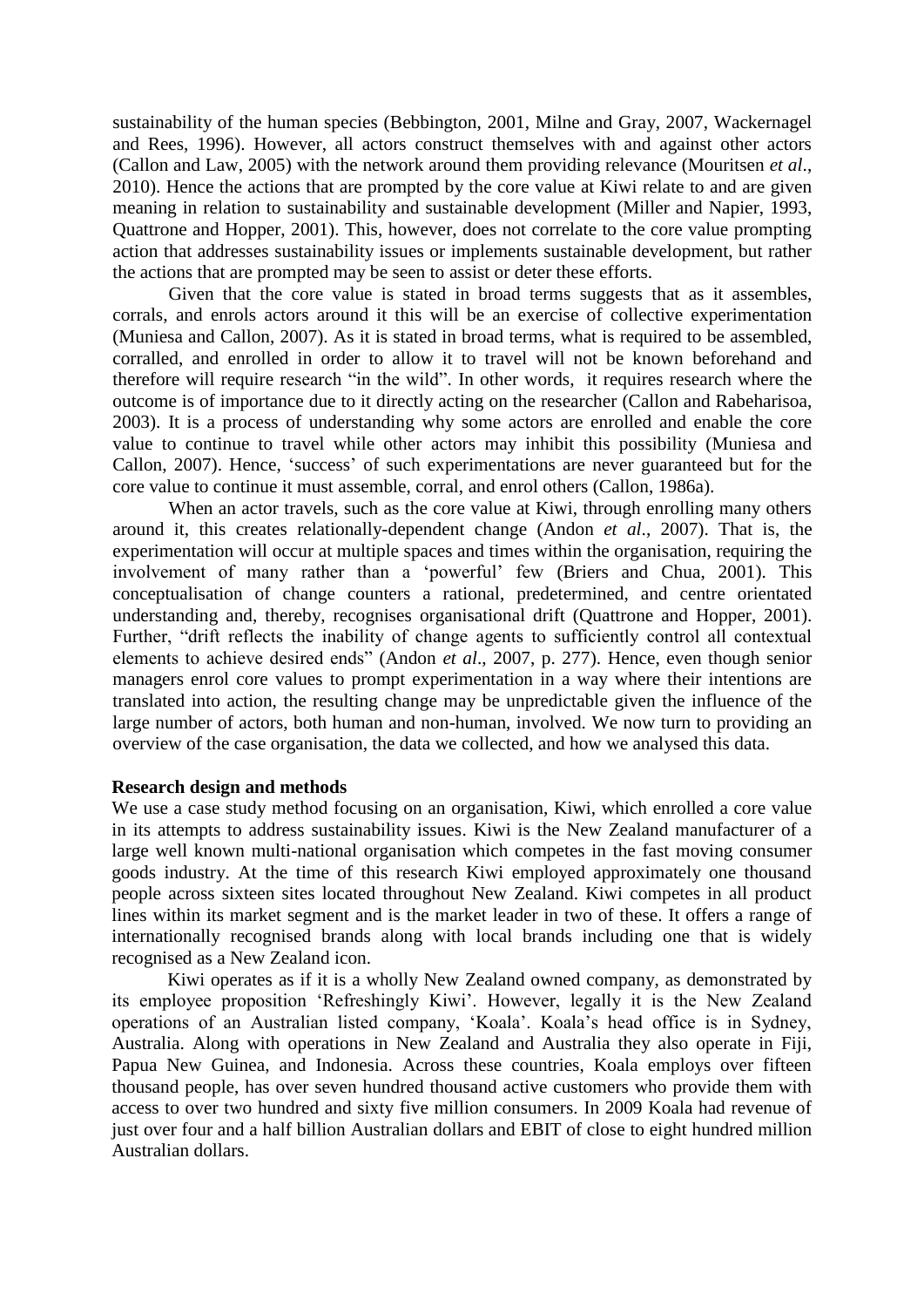Koala is in turn thirty percent owned by a USA based company, 'Eagle', on whom they are reliant for global marketing and the secret ingredient of their most famous product. Eagle has over three hundred companies, of which Koala is one, manufacturing its products in over two hundred countries. Through their thirty percent stake in Koala, Eagle has the right to appoint two out of the eight directors of Koala. Hence, Eagle has significant influence over Koala's operations. Thus, when Eagle signalled sustainability as an important issue that should be engaged with, Koala were also compelled to begin to understand what this entailed for their operations.

The data was collected between June 2008 and November 2010 and covered the activities of the case organisation from 2004 to 2010. The data, as summarised in Table 1 below, was collected via interviews, observations, and document analysis.

#### **Insert Table 1 Here**

In 2008 the data collection involved attending three corporate presentations. Two were given by senior managers and the third by a project manager of the finance department, through whom research access was negotiated. These presentations provided us with an initial understanding of the case organization and covered a wide range of information including the background to the organization, details of chosen strategy, how competitive advantage was achieved and maintained, and the specific sustainability related issues they faced. Our background understanding was further deepened through a review of publically available data from the internet, annual reports, and sustainability reports.

In 2009 we formerly entered Kiwi to collect data. In total we conducted twenty three and a half hours of interviews with all the relevant actors within the Kiwi network and key actors from associated networks. Performing close to nineteen hours of observations allowed us to deepen our understanding, through seeing first hand key activities in practice. We also viewed and analysed externally and internally available artefacts; including information from websites, the organisations intranet, management reports, traditional management controls (such as budgets) and more issue specific management controls (such as the organisations carbon footprint report and supporting calculative spreadsheets). This data collection and analysis enabled us to develop a good understanding of the core value's travels through time and space.

We took an iterative approach to the analysis, which we began while still collecting the data, in order to ascertain a high level of certainty over the plausibility and validity of our findings [\(Ahrens and Chapman, 2006,](#page-21-16) [Vaivio, 2008\)](#page-25-6). This approach to data analysis allowed us to exit the field once we were confident that we had met our research purpose. In 2010 we conducted a follow up interview with the Sustainability Initiative Lead for the South Pacific from Eagle, whose role required him to interact with key actors from Koala and Kiwi. This actor's in depth knowledge of Kiwi during the time period under investigation provided us with further confidence over our findings as presented in the following sections.

#### **The Core Value at Kiwi**

While the focus of this paper is on Kiwi's sustainability focused core value as it travelled through time and space it is helpful to start with some of the background context that resulted in it being constructed. This began in early 2004 through many different actors; including the New Zealand government, NGOs, and suppliers; undertaking differing actions to try and place pressure on the senior management of Kiwi, called 'the New Zealand Leadership Team' (NZLT), to act on sustainability issues. However Eagle, Koala and Kiwi's customers also undertook actions to act on the NZLT. A video produced by Eagle that they circulated internally within their extended networks is an example of the actors enrolled in their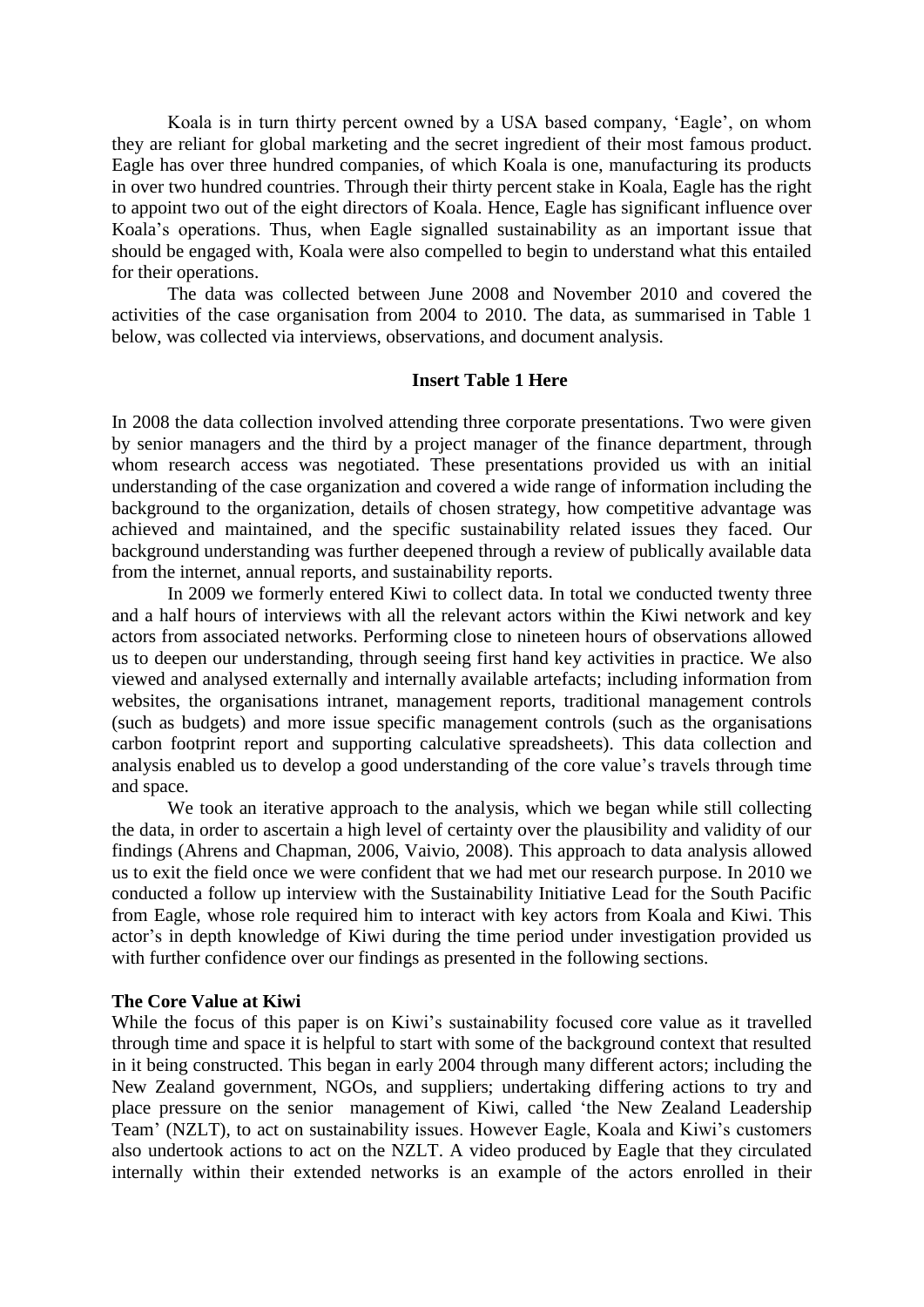attempts. In this video images of Gandhi, Aung San Suu Kyi and Ang Lee are presented alongside iconic images of Eagle in an effort to prompt those within the extended networks to take action with regards to sustainability issues. This was reinforced through statements like "If we consume what we do today we will need the resources equivalent of 4 planets" and "by redesigning the way we work and live so that sustainability is part of everything we do"; images of masses of waste; recycling efforts; renewable energy sources; and making promises to "grow our business, not our carbon", "always reuse the waste we generate", and "give back every drop of water we take".

At the forefront of Koala's efforts to influence the NZLT was the implementing, within Operations, of four KPIs known as the environmental performance metrics (EPM). These four metrics measured water usage, energy usage, waste minimization, and recycling levels respectively. Koala developed a data collection spreadsheet and required Kiwi to collect and report the results monthly. For many years the effects of the EPMs were limited to data collection within Operations. Despite the emphasis placed by Koala they failed to act upon the NZLT. In Australia water shortage is one of the greatest ecological issues. Therefore, Koala placed most emphasis on the water usage EPM. However in New Zealand water is perceived as a plentiful resource, resulting in the emphasis placed by Koala on the water usage EPM being seen as mostly meaningless for Kiwi[2]. Hence, while data was collected and reported, the EPMs failed to enrol the NZLT into Koala's program of action. Thus, while Koala technically were in control of the NZLT, 'power' is in the hands of those that chose to act (or not) rather than those that make the commands [\(Latour, 1986\)](#page-23-11).

The NZLT only began to act when they became aware that customers were beginning to question what Kiwi was doing in regards to sustainability issues. The sales reps of Kiwi regularly visit their assigned customers to have a meeting that does not primarily focus on making sales but rather with the aim of gathering market intelligence. This involved spending time discussing with the owner or manager various topics; including their views of future sales, opportunities the customer perceived and issues of various types. When returning to their car the sales reps use their laptop computer to capture information from the discussion by filling out a standardised questionnaire. The answers to the questionnaires are collated in a database that is interrogated by business analysts. A report of key information from this analysis was regularly circulated among the members of the NZLT. Hence in early 2004 the NZLT became aware that consumers were asking their customers questions related to sustainability and they were in turn beginning to ask the sales reps about Kiwis' actions in relation to these questions. Thus many actors; including customers, sales reps, market intelligence, cars, laptop computers, questionnaires, databases, and reports; were assembled together and acted upon the NZLT in a way that Eagle and Koala had done only to a limited degree.

The translation of consumer concerns acted upon the NZLT to start discussing what their response should be. Within these discussions it became apparent that none of the NZLT had much technical proficiency or knowledge in relation to sustainability issues nor did they know whether it existed within Kiwi. However, as the CFO commented:

> "You've got to answer the question what's it going to look like because no one can answer what it is. It's an evolving thing and it will be whoever can play hardest in this area that will define what it will become. Whether it's society who plays harder or whether it's business that plays hard will really decide what it actually gets to mean and determine how it looks at the end of it."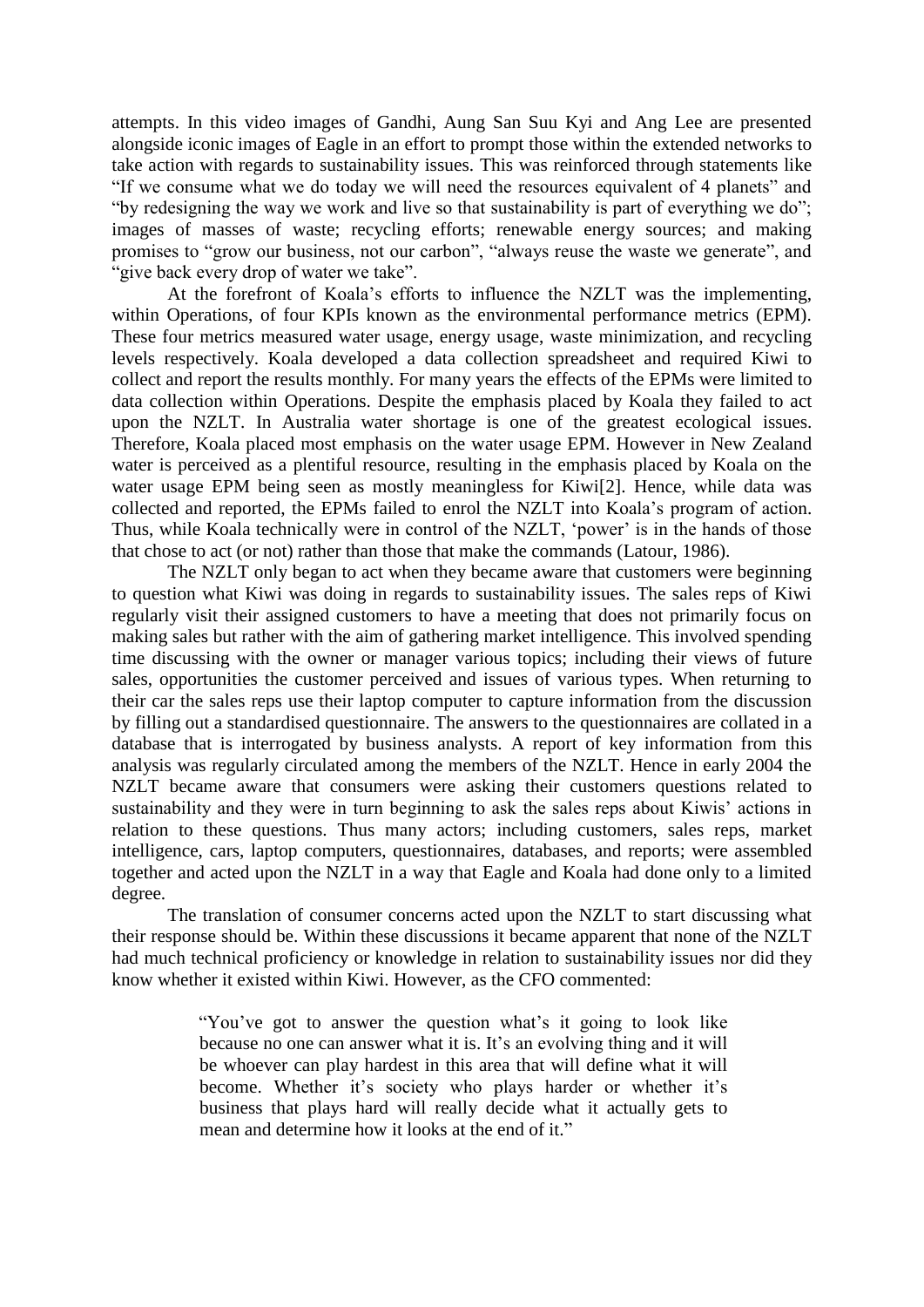Hence while the technical proficiency or knowledge did not exist within the NZLT they expected gaining it to involve a series of programs and trials of strength over anti-programs. Further, they were aware of a number of high profile organisations within New Zealand who had made claims about their actions in regards to sustainability that had subsequently been disputed and resulted in media exposure with associated loss of reputation and downturn in financial performance. This is exemplified by the CFO:

> "If you talk to some companies around town honestly, that have invested heavily, for example a particular energy company, they'll, behind closed doors, say 'how do we get ourselves out of this solution we've created'. They actively are trying to figure out how they divest themselves from these sustainability actions as they've created a position in the market which is then bringing criticism upon them."

This is further elaborated on by the Director of Corporate Affairs who noted:

"So what we didn't want to do is get caught in this whole greening messaging as well. So we've been very cautious. So we got the NZLT together and discussed what do we want to do? Do we want to drive this bus? Or do we want to just see how the whole process goes?"

Thus the NZLT discussed potentially damaging trials of strength emerging out of their efforts to engage with sustainability. However, given the assembling and translation of consumer concerns they also discussed the potentially damaging trials of strength that could emerge through not engaging. They needed to develop a program that would translate these competing matters of concern [\(Latour, 2005\)](#page-23-5) in a way that would enrol these potential counter-actors into supporting Kiwi. The program that they decided would best balance these competing concerns was to construct a core value around sustainability. The Managing Director stated the core value as "Kiwi wants to be an emerging leader in sustainability".

In order to limit the risks associated with its use, they decided not to include it within any formal vision or mission statements, but rather to communicate it verbally and informally throughout the organisation. However, even as a broad informal control it raised a number of questions. These included what does sustainability issues mean? In the context of the sustainability issues what does it mean to be an emerging leader? Who will judge Kiwi in terms of being an emerging leader in sustainability issues? These questions allowed the NZLT's intentions to be translated into time and space in which many other actors were mobilised to undertake experiments in an attempt to answer them.

One of the first mobilisations was the 2004 hiring of the Corporate Affairs Manager to promote the external image of Kiwi with a particular emphasis on sustainability. A primary objective was the construction of a sustainability report. It was decided that this should be a stand-alone report distinct from the reporting of financial results as Kiwi only reported these in the combined group annual report. The first of these was produced by Kiwi for the 2006-7 financial year and was printed directly on cardboard packaging[3]. This report outlined current achievements and future goals in the four areas; as suggested by Eagle; of marketplace, workplace, community, and environment. However no dedicated information system was set up in order to produce this report. Rather the information was personally gathered by the Corporate Affairs Manager through talking to actors in the areas of interest. This included asking the Integrated Management Systems Manager for the data from the four sustainability focused EPMs. Hence the core value began assembling, corralling and enrolling actors around it. These included the corporate affairs manager, cardboard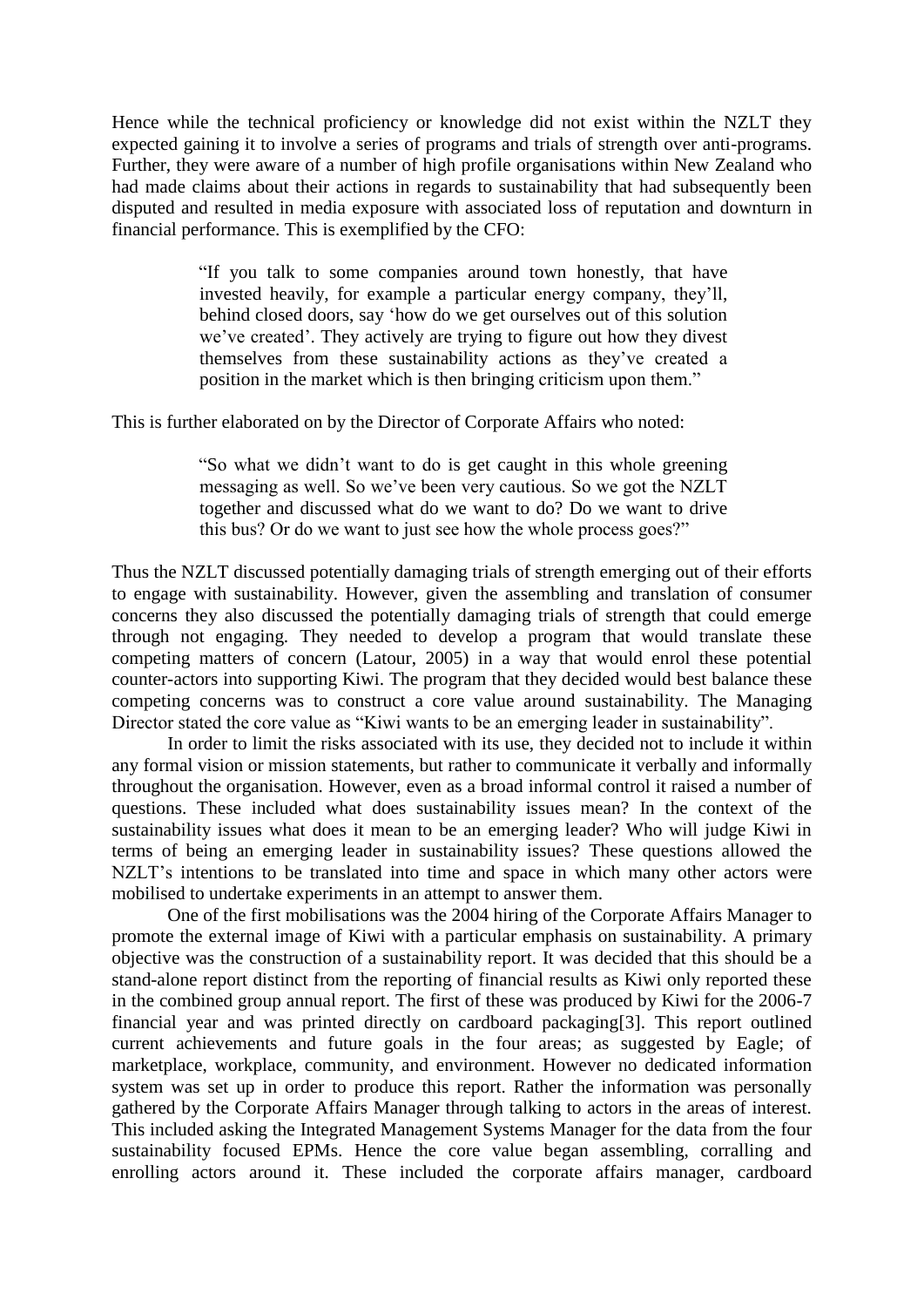packaging, sustainability reports, and EPMs. However, none of these necessarily related to sustainability; such as planetary boundaries, finite resources, or equity.

Hence the launch of this first report did not provide much in terms of answering the questions raised by the core value. This is unsurprising given that the Corporate Affairs Managers' educational background was in journalism and film rather than ecology or sustainability. Further as the report was focused on external relations it had minimal impact on internal operations. Thus it would seem that; while the core value had started to assemble, corral and enrol others around it; its travels were limited and in relation to marketing and public relations rather than sustainability. As a result the CFO agreed to become spokesperson [\(Callon, 1986b\)](#page-22-6) for the core value.

The CFO's first action as spokesperson was the construction of a cross-functional team – the 'Imagineering Team' – that enrolled actors from across Kiwi. The teams' aim was to develop knowledge around sustainability. They were specifically charged with engaging with the questions the new core value posed. In other words they had as their remit to answer the questions as to what is sustainability, what it meant to be an emerging leader in this context, and who the audience was to judge Kiwi as such. Recognising the lack of knowledge within Kiwi, the CFO engaged an outside consulting firm, 'Consult', to assist the Imagineering Team. Consult had previously been engaged to assist with preparation of the sustainability report and had mainly been chosen due to their founder being a previous work colleague of the Corporate Affairs Manager. During the sessions that Consult led with the Imagineering Team they introduced a new market demographic that was put forward as important to Kiwi. This demographic was labelled as 'Lifestyles of Health and Sustainability' (LOHAS) who were seen as conscientious consumers whose purchases were driven by a set of beliefs focused on healthy living and sustainability ideals. Consult provided 'facts' about LOHAS becoming an expanding group which potentially could be a key demographic for Kiwi as commented upon by the CFO:

> "LOHAS span all income groups and sits at between thirty to forty percent. So whether they gain momentum and really do mainstream then that will probably be the biggest question."

The result of the Imagineering Team was the assembling, corralling and enrolling of further actors; such as Kiwi staff members, Consult, marketing information, and consumer groups. Notably this focused attention on the potential to enrol, through marketing, a consumer group, LOHAS, and thereby make sales rather than sustainability. Nonetheless, this enabled the core value to continue to travel through time and space.

These travels were further enabled through participants of the Imagineering Team starting to act, across multiple spaces and time, within their respective areas. This research in the wild involved experimenting to ascertain how sustainability related to their daily practices. An example of this is provided by the Procurement / Logistics Manager:

> "We've run a session with our suppliers last year. We've invited them openly as part of a formal process called 'The Supply Challenge' to come to us with ideas about how we can make our business more sustainable."

The Procurement / Logistics Manager also had not been formerly educated in relation to sustainability issues. Hence experimentation was a key way for him to develop knowledge in terms of how this related to his area. Thus, along with 'The Supply Challenge', he constructed other initiatives, some of which involved enrolling new or modified management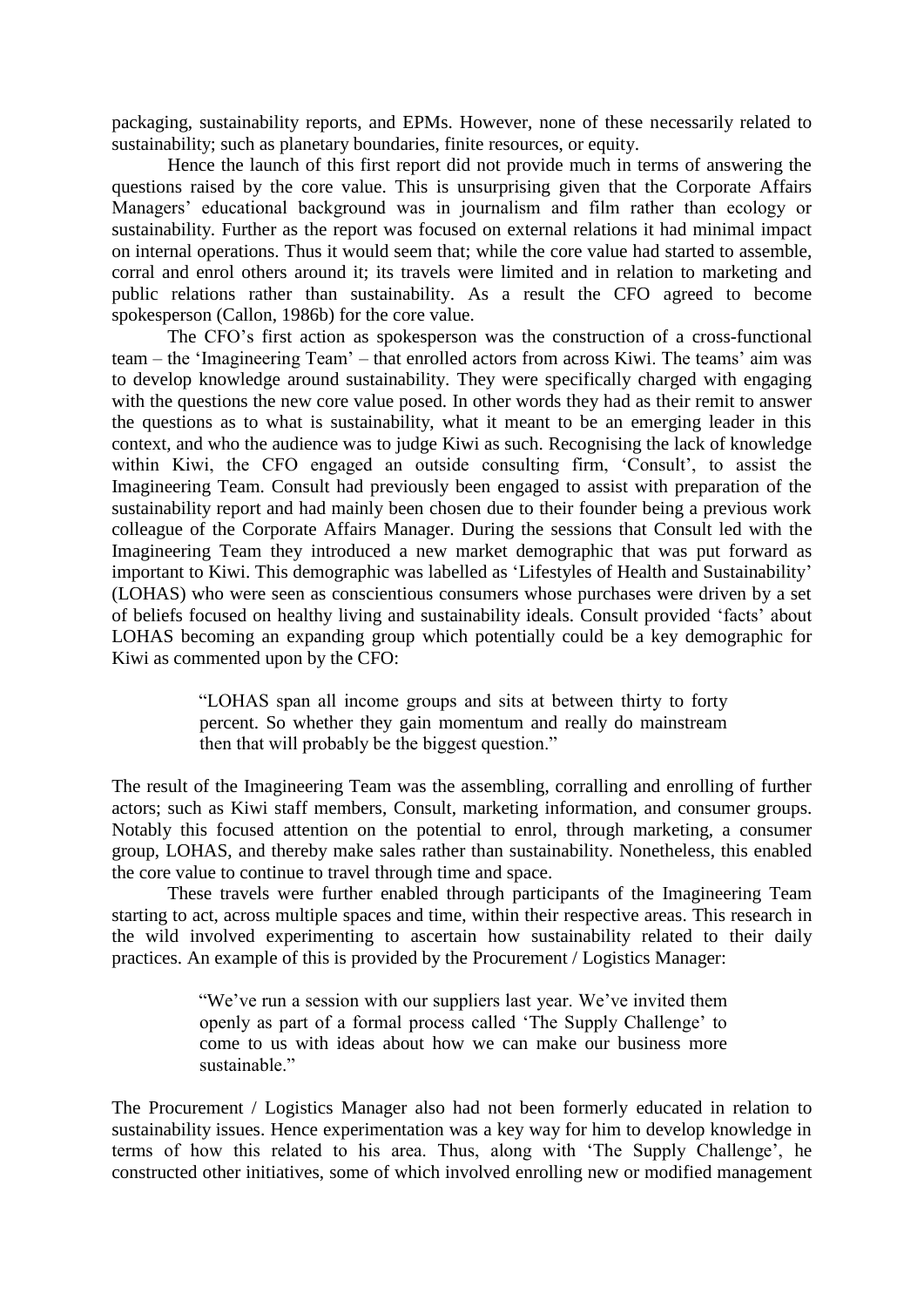controls. Amongst these was the sustainability procurement guideline, which aimed to translate the focus of the core value into actions in relation to procurement. The implementation of the new procurement guidelines acted upon a number of decisions, such as the replacement of the vehicles used by sales representatives. This involved changing the existing fleet of Suzuki Vitaras with more fuel efficient VW Golf 1.9 litre turbo diesel cars. The Procurement / Logistics Manager noted that the reasons for this were:

> "So we've actually seen nearly a sixty percent decrease in our fuel cost on the vehicles we've put in. The purchase price of the Golf was higher but the total cost of ownership of the Golf is a lot cheaper because the service intervals are longer. And VW is seen as a leader with their blue motion technology as well. So from market placement it was a good branding opportunity for us as well to use what was seen to be the best leader in the market and align ourselves to them."

The procurement guidelines also prompted other actions including swapping to an electricity supplier who generated electricity from only renewable energy sources, light weighting of packaging projects, and exploring new uses for recycled packaging. This shows that yet more actors were being enrolled; such as procurement guidelines, fuel costs, total cost of ownership, blue motion technology, VW cars, electricity suppliers, and packaging; or disavowed; such as Suzuki Vitaras; in order to help the core value travel. However, the Procurement / Logistics Manager noted that while he had an interest in sustainability on a personal level this experimentation was driven by business imperatives and:

> "I suppose it's an intrinsic thing for me that I like to be involved with new thinking. I like to be involved with emerging thought. You know I like to challenge. I like to bring in new ideas into the business."

Hence, the core value opened a space and time for the Procurement / Logistics Manager to undertake this research in the wild. The actions that resulted, and allowed the core value to continue to travel, were again in relation to marketing and public relations. However, actors that were starting to be enrolled related to the traditional realm of accounting: cost and profit.

Experiments occurred in multiple times and spaces throughout Kiwi, wherever members of the Imagineering Team were located. This experimentation opened up new possibilities for the core value to travel through providing visibility for it to other actors within Kiwi. This visibility was constructed via many forms such as through direct observation of the experiments or through articles about the experiments in Kiwi's internal magazine.

The core value and the subsequent Imagineering Team also created time and space for a 'workplace activist' [\(Ball, 2007\)](#page-21-8) to move sustainability issues from being a personal interest to becoming a major part of her role as Project Manager Operations. She explains that prior to the core value and the Imagineering Team her efforts in regards to sustainability issues involved:

> "I had what I call my moonlight list and that was just whenever I saw stuff out there, books I was reading, media, whatever, I'd just start writing down good bits that applied here. Some were pretty farfetched. The intention was if I ever got to a point in between projects or where actually I feel like I need to escape from my project for an hour, I'd look at my moonlight list and do a little bit on that or in fairness it's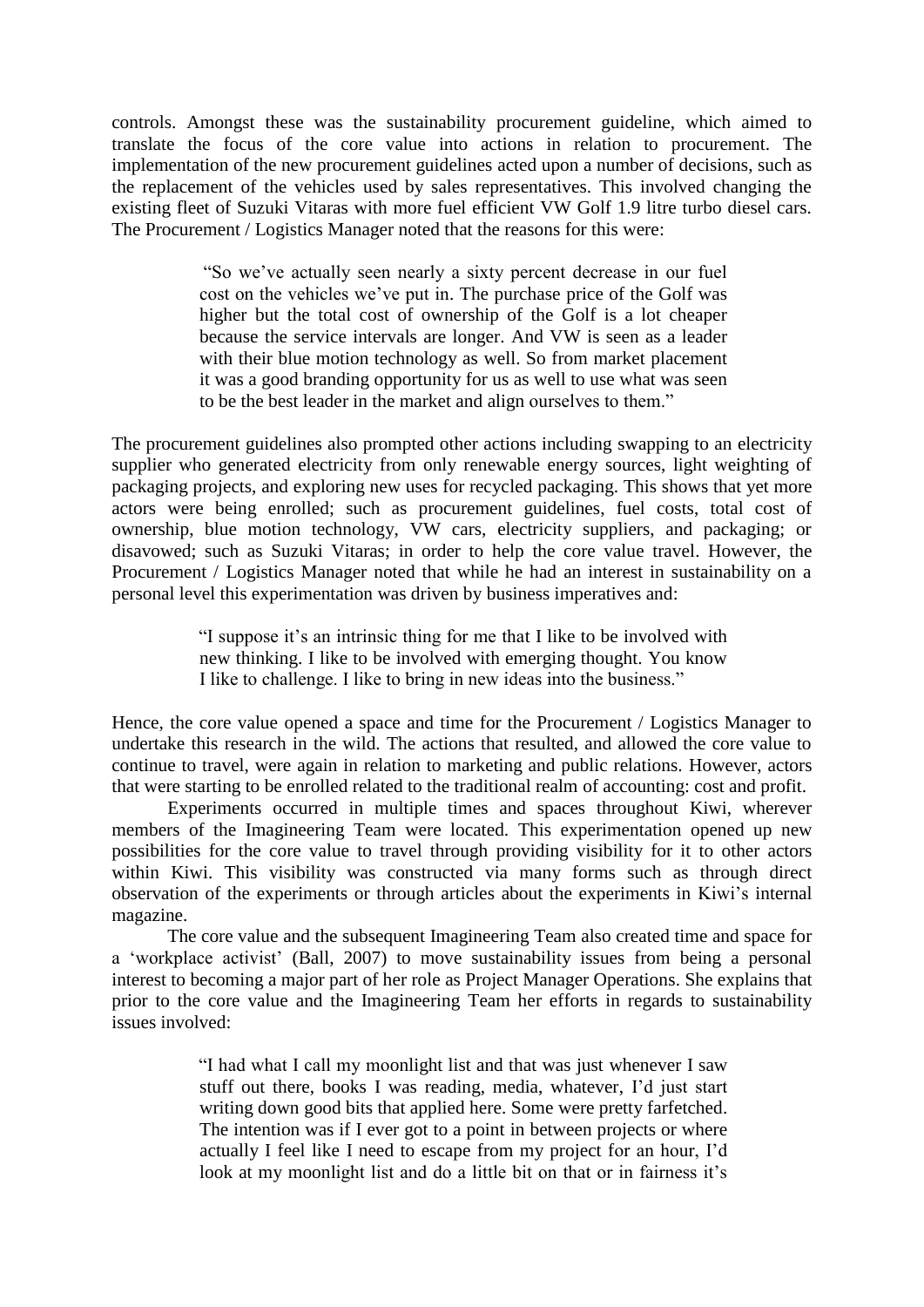probably what kept me here an extra hour or two some nights during the week."

Her opportunity to move this personal interest further began at a senior managers meeting where the core values' spokesperson, the CFO, overviewed how the Imagineering Team was about to be set up. After participating in the Imagineering Team she negotiated, with the backing of the CFO, to be allowed to have a time allocation to devote to sustainability issues. This time allocation included acting as an advocate across Kiwi to enrol further actors and acting as a coordinator to try to bring some form of coherence between the disparate actions taking place in differing times and spaces. However, this proved problematic as she did not have any form of authority to compel people to act as she wanted them to and so she quickly learnt that 'power' belongs to those many that chose to act or not [\(Briers and Chua, 2001,](#page-22-17) [Latour, 1986\)](#page-23-11). This meant that while the CFO and other members of the NZLT regarded her as the organisational champion in practice a large part of her efforts focused on experiments within her own part of the organisation: operations. As she explains:

> "In terms of my doing there's been a little bit of front end customer focusing stuff but probably the part where because of the role I sit in my biggest influence has been around some of that operational improvement stuff such as water use and site recycling."

Hence the core value had enrolled another key actor to help keep it travelling, through opening up the time and space for this workplace activist to engage in actions that previously had been no go areas. However, these actions were mostly within operations, due to her limited success in enrolling others from across Kiwi.

At the beginning of 2008 the core value gained a new supporter; the Managing Director, who took an interest in the experimentation going on within operations. He undertook a review of the four EPMs originally introduced to Kiwi by Koala. While the data was still being collected and reported, these metrics provided little input to the control of the production process or any other process within Kiwi. The Managing Director selected one of the four, waste minimization, and indicated that this should be the one that all production facilities focus on. The enrolment of this EPM to translate the Managing Director's program had two interrelated effects. It, firstly, mobilised many actors within operations and it, secondly, allowed time and space for them to engage in experimentation.

The EPM measured the percentage of waste produced in the production process that was being recycled or reused in some way. Previously there had been a target for performance set at ninety percent. This had resulted in some experimentation with two production plants, Christchurch and Putaruru, comfortably exceeding the target. The MD enrolled the EPM and translated his program through moving the targeted performance to ninety nine percent. This new target acted upon many and created times and spaces for more research in the wild that again enabled the core value to continue to travel. This can be seen in the changes that occurred at the Christchurch Production Plant. The Christchurch Production Planning Manager's immediate reaction to the new target was:

> "I thought these guys need their heads read, no one can get ninetynine, it can't be achieved. So I sent my manager a couple of emails saying that I was pretty hacked off because it's part of but it's not my main job, I've got all my other responsibilities and to have to somehow lift those levels, I mean you normally go up in stages don't you, anyone's normal quota would, but I must say they had foresight."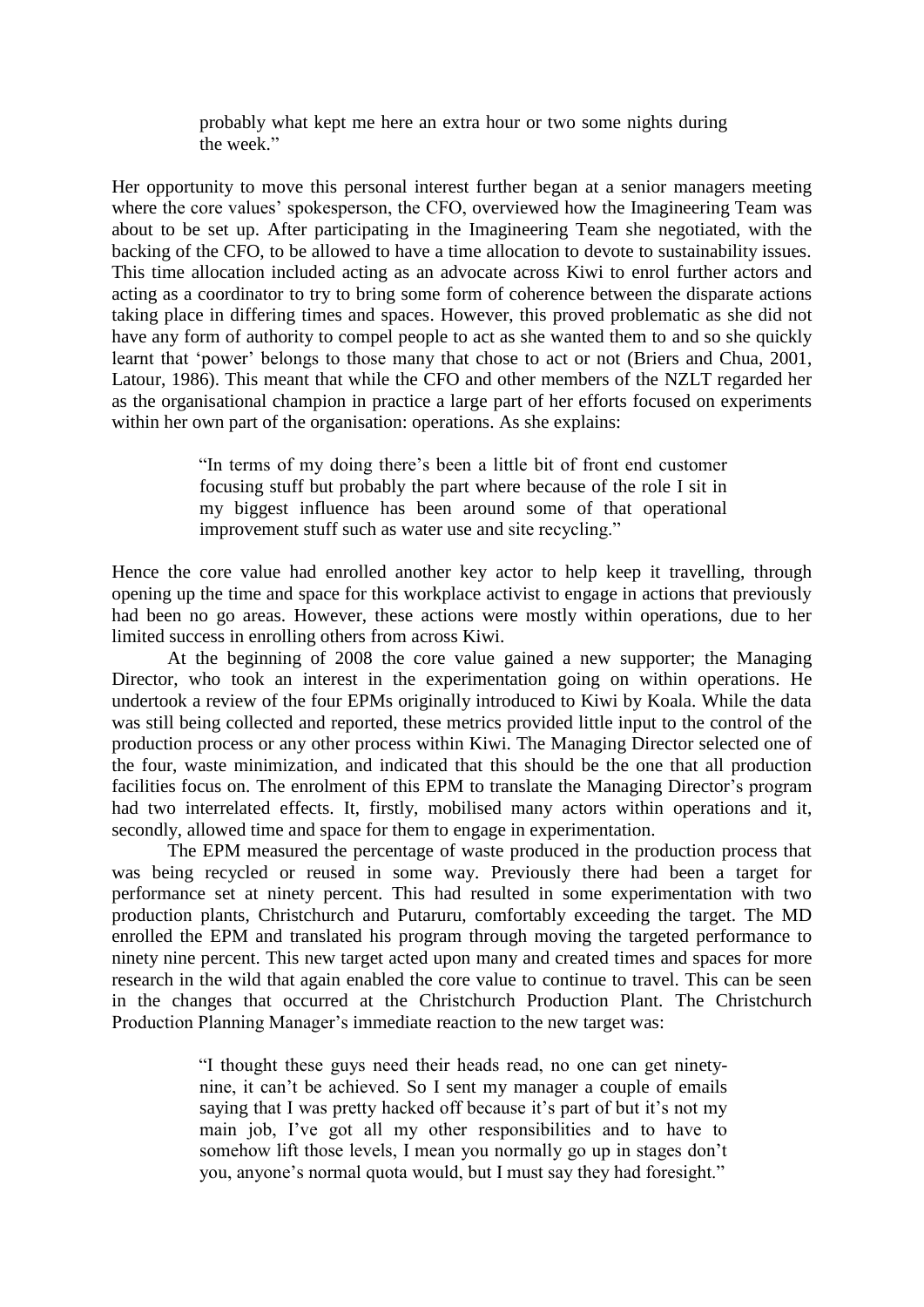As can be seen, the new target was initially meet with resistance by production planning managers within Kiwi as they believed they had done everything they could with their available resources to be above the original target. However the shifting of the target had two outcomes. The first was that the EPM became embroiled in controversy, a trial of strength, with all levels of operations monitoring and discussing performance against the target. This included production facilities that had poor performance seeking advice from the recognised leaders in this area including the Christchurch Production Planning Manager. Secondly, the new target acted on the recognised leaders, prompting them to scan for opportunities and experiment with innovations in order to improve their performance. In the case of the Christchurch Production Plant the biggest area that needed improvement was dry waste that had no apparent opportunities for reuse. It was collected by traditional waste management services who charged Kiwi to take it to landfill. The new target acted upon the Christchurch Production Planning Manager whose attempts at finding a solution resulted in the discovery of an external organisation that specialised in recycling dry waste. He found this through reading an article about them in the local newspaper (The Press, 2008). With this organisation now collecting the dry waste and recycling up to ninety percent of it, the Christchurch plant had now improved their performance to consistently meet the new target. Hence, this trial of strength created by the EPM acted to construct new opportunities. This created space and time for experimentation that assembled, corralled, and enrolled further actors; such as new targets, the Christchurch Production Planning Manager, emails, newspaper articles, and recycled dry waste; that allowed the core value to continue to travel.

Later in 2008 the core value's spokesperson, the CFO, enrolled another management control in his efforts to allow it to continue to travel. Specifically, he instigated a project to construct a calculation [\(Callon and Muniesa, 2005\)](#page-22-18), Kiwi's carbon footprint. The CFO enrolled one of his direct reports, the Project Manager Finance, to run the project. In her words the carbon footprint project came about as follows:

> "Effectively we looked at what was happening and the potential of the ETS [The New Zealand Government's Carbon Emissions Trading Scheme] coming in as well and what was happening within the group and where things were at. The group was starting to look at carbon footprint for the Australian business but we also wanted to look at it at the same time as opposed to waiting"

The year 2007 was selected as the base year for the project as it was the latest for which complete data was available. Given the complexity of Kiwi, the time frame for detaching entities and reassembling them within a calculative space in order to make the calculation [\(Callon and Muniesa, 2005\)](#page-22-18) was significantly underestimated. This meant the calculation was completed behind schedule. During this delay many other experiments were underway in different times and spaces within Kiwi. While many actors were being enrolled and knowledge constructed this was disparate, disconnected and partial at best. Hence while change was occurring in relation to the core value it was occurring across multiple spaces and times, was a-centred, and non-rational in focus; or in short, it suffered from 'drift' [\(Andon](#page-21-12) *et al*[., 2007,](#page-21-12) Quattrone and Hopper, 2001). This was compounded by many actors still remaining unenrolled into the program of the core value. Many; such as the CFO and Project Manager Finance; saw the carbon footprint as the construction of a key actor that, through bringing focus and coherence to the many other initiatives, would solidify and make durable the network that was being assembled. This would be achieved through the carbon footprint providing answers to the questions that the core value posed, but to this point remained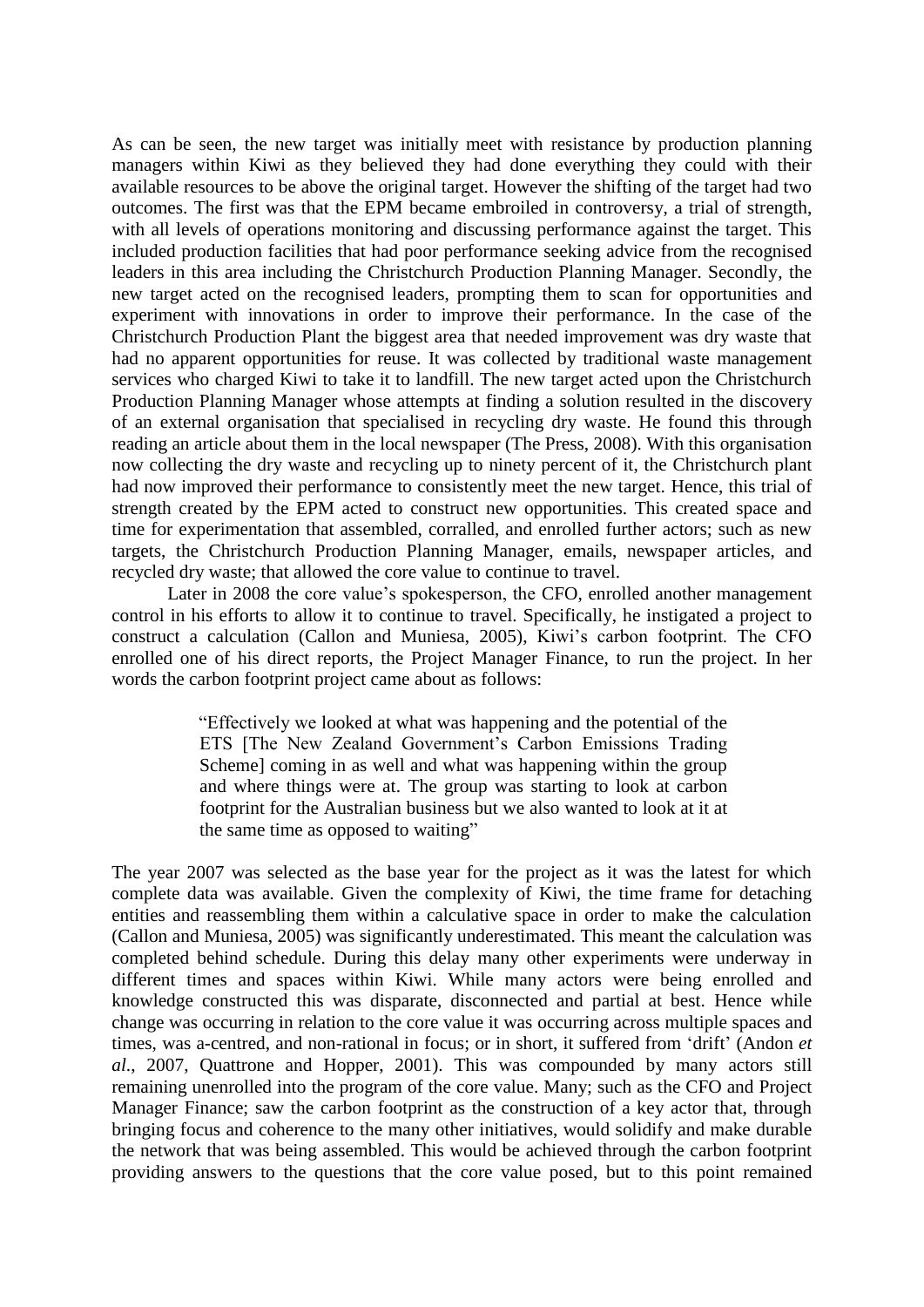unanswered. That is, it would provide the necessary understanding of sustainability, it would enable Kiwi to become an emerging leader, and it would identify those that would be in a position to judge Kiwi as a leader.

However, the initial calculation of the base year provided surprising results. Prior to the calculation there were expectations that the heaviest carbon (or carbon equivalent) areas, given Kiwi is a manufacturer, would be from the production processes and vehicles used by the sales reps and delivery drivers. This expectation had acted to prompt emission reduction programs solely from these sources. The calculation of the carbon footprint acted upon these programs due to the results it produced. That is, the two areas, production and vehicles, were dwarfed by the total emissions from the refrigeration equipment that Kiwi maintained at their customers that alone made up two thirds of the footprint. The results not only acted upon the emission reduction programs but also acted on the format of the carbon footprint report. That is, the report was expanded to show the results in total and also the results without the emissions from the refrigeration equipment. If the total emissions alone were shown then the refrigeration equipment emissions would dominate the reader's attention. Hence, the remainder of the results were presented separately within the report in order to allow them to have the opportunity to act on the reader.

The carbon footprint and related reports also acted on the Project Manager Finance.

"I mean in the initial stages I possibly approached it a bit more like an accountant in terms of it's a report, it's got numbers coming in one end and graphs and reports coming out the other end. That was very naïve as there is so much more to it. I faced an incredibly complex process to even understand the types of emissions that need to come in here and the different parts of the business that actually create those. It's been a very complex process."

Through calculating the carbon footprint and struggling to come to terms with the way equivalence is created for different gases [\(MacKenzie, 2009\)](#page-23-13), the ecological literacy [\(Ball](#page-21-0)  [and Milne, 2005\)](#page-21-0) of the Project Manager Finance changed. However, the completion of the calculation did not bring focus and coherence to the many other initiatives, nor did it solidify and make durable the network that was being assembled. While it did assemble, corral and enrol many more actors; such as the Project Manager Finance, the ETS, molecules of gases, and reports; it provided surprises rather than answers to the questions posed by the core value. This enabled the core value to continue to travel but, as it turned out, only for a limited time.

In 2009 a number of events occurred that resulted in the core value losing much of its support, which compromised its ability to travel and resulted eventually in it being abandoned. The core value's spokesperson, the CFO, resigned from Kiwi in March of 2009 in order to take up an opportunity as the CEO of a computer software company. His role as CFO, along with his extended network which included the accounting infrastructure, gave legitimacy to, thereby opening up space and time for, the experiments that had sprung up around the core value. Hence the assembled network was weakened through the loss of an actor who could mobilise a large and important network of actors to support the core values travels.

Prior to the CFO leaving, the spokesperson role for the core value was transferred to the GM of Corporate Affairs. However, she did not have the network that the CFO had to mobilise actors. Further, she also left Kiwi about a week after the CFO, which meant that the NZLT had to find another spokesperson. With the GM of Corporate Affairs leaving, her role became disestablished, with the duties being divided between two other members of the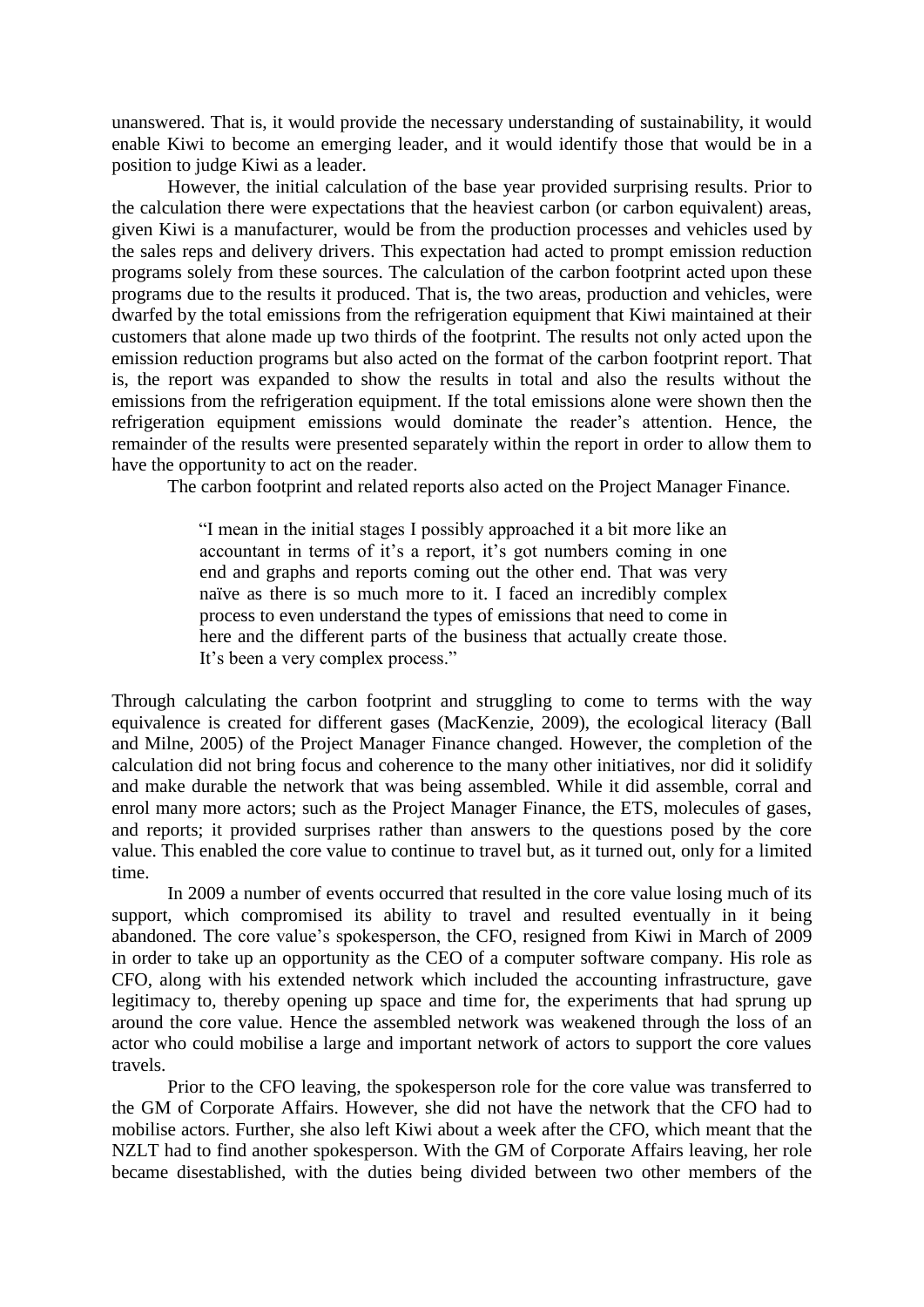NZLT. A sizeable portion of the role was transferred to the GM of Human Resources, who became known as the Director of People and Performance. The NZLT decided that, given that the majority of the duties of the GM of Corporate Affairs had been transferred to her, the Director of People and Performance would become the spokesperson for the core value. However, the Director of People and Performance already had a full work load, and found it difficult to integrate the new duties. Being spokesperson for the core value never became a major priority for her. Without an active spokesperson the core value struggled to act. Without being able to assemble, corral and enrol others around it the core value's ability to travel started to decline.

Later in 2009 the core value faced further trials of strength. One such trial of strength was the Project Manager Finance going on maternity leave in mid-2009. While she was on leave there was no other person appointed to take over the carbon footprint project. Hence the ability of the carbon footprint and associated reports to act stopped until the Project Manager Finance returned from this leave in 2010. However, as we describe below, the outcome of other trials of strength during her absence meant that the core value was abandoned and as a result any actions suggested by the carbon footprint and associated reports were also not a priority.

During the latter part of 2009 the network assembled around the core value was further weakened by the departure of other actors. Specifically the Corporate Affairs Manager and the former Integrated Management Systems Manager (who coordinated efforts around the EPMs), also took maternity leave. Further the Project Manager Operations was reassigned roles within Kiwi from operations to the commercial, sales part of the organisation. With this move she abandoned her moonlight chart and efforts in relation to sustainability to concentrate on learning a new role in a completely different area.

The result of people taking maternity leave and moving roles led to a further weakening of the core values ability to act and continue its travels. The final trial of strength that resulted in the core value being abandoned was that Kiwi was beginning to feel the effects of the 2008/09 economic recession. This particularly came into focus with New Zealand's hosting of the 2011 Rugby World Cup. The decision was taken by the NZLT in early 2010 to reassign all available resources away from other initiatives, such as those around the core value, and put them into maximizing the financial benefits that could be gained by Kiwi during this event. While the core value acted upon and enrolled many actors that were in relation to marketing, public relations, cost reductions, and all the things that can affect profit; it had not constructed these in a stable and durable way that could overcome such a trial of strength. Hence, the core value lost its remaining support and in doing so its ability to travel. Thus, the core value was abandoned by Kiwi.

Given our analysis of the events that took place at Kiwi in relation to their sustainability focused core value we now turn in the next section to providing a discussion to link these new understanding back to the literature.

#### **Discussion**

In the previous section we analysed the case study of the core value at Kiwi, which purports to focus on sustainability, as it travelled through time and space. This illustrated how the core value relied upon many actors for it to be constructed; such as videos, market intelligence, consumer questions, and database analytics; and many more to continue its travels; including sales representative's vehicles, the Project Manager Operations, LOHAS, consultants, and dry waste. Therefore we can see that in travelling through time and space the core value did not glide effortlessly but rather required ongoing momentum to be supplied by others, much like a rugby ball being passed between players [\(Latour, 1986\)](#page-23-11). From these varied actors we can see many that fall within our definition of management controls; such as EPMs,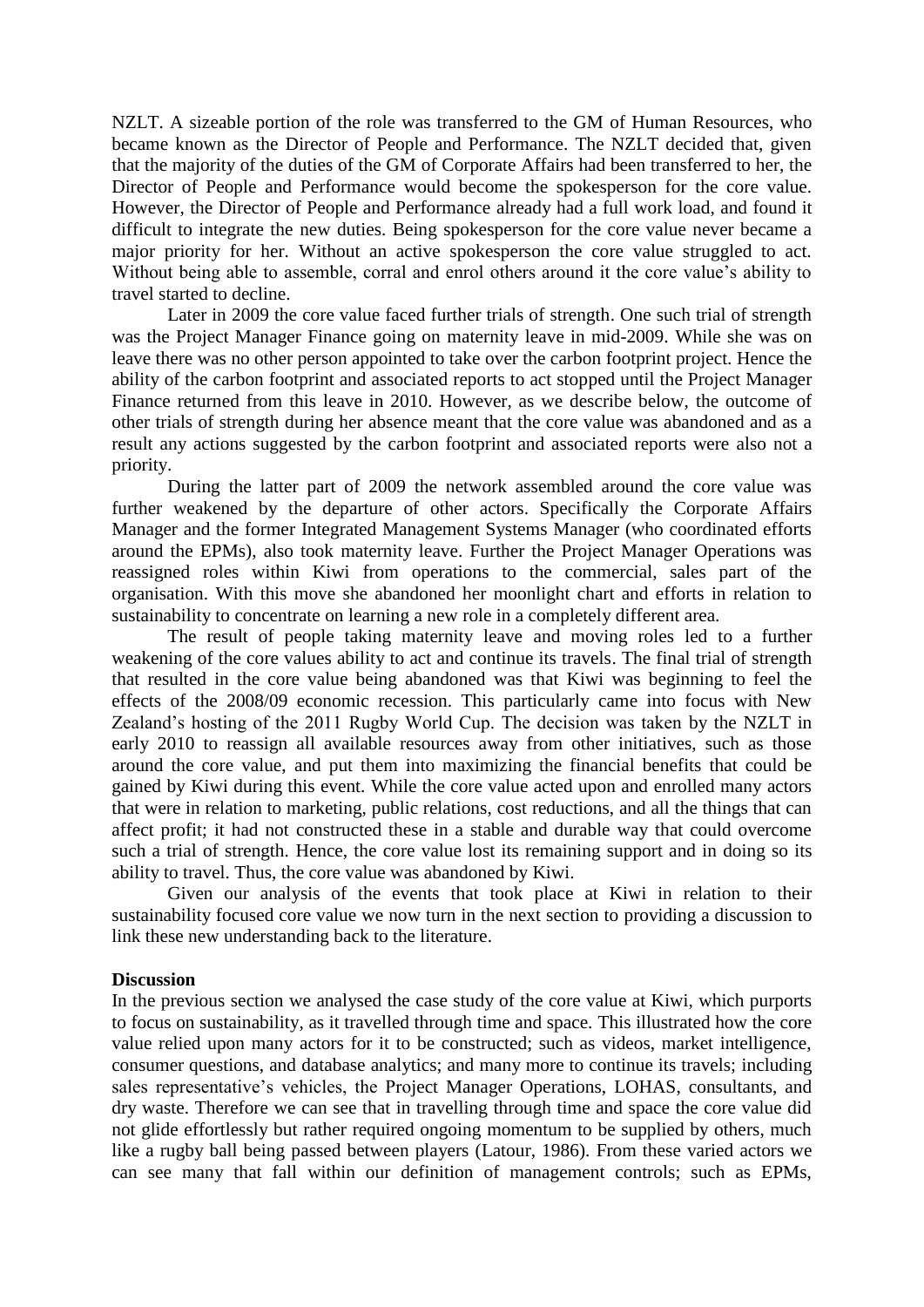questionnaires, sustainability reports, sustainability procurement guidelines, and carbon footprint. However, despite the assembling, corralling and enrolling of these various actors many trials of strength were encountered, which finally resulted in the weakening of this network and the eventual abandonment of the core value.

The case shows that, throughout its travels, the core value acted as a mediator. That is, it affected the way in which others would have acted and the NZLT's intentions were modified in this process [\(Latour, 1986,](#page-23-11) [Latour, 2005\)](#page-23-5). As it relied upon many others to travel, it needed to modify the way in which they would act in order to enrol them to its program. Hence we see, for example, the Project Manager Operations become a 'workplace activist' and procurement guidelines changed to include sustainability considerations. However, while the introduction of the core value created time and space for these actions to occur, it alone did not act to prompt experimentation. Specifically it took the CFO to become the spokesperson for the core value and the construction of the Imagineering Team before experimentations began to be undertaken. Hence, the core value gained relevance through assembling, corralling and enrolling a network of actors around it [\(Chua and Mahama, 2007,](#page-22-14) [Mouritsen](#page-24-11) *et al*., 2010). This need to continually construct and reconstruct a network for the core value is seen throughout its travels. This is exemplified, for instance, by the Managing Director's selection of one of the four EPMs for operations to focus on and, in turn, to prompt experimentation. The moving of the targeted performance from ninety percent to ninety nine percent redefined, in relation to waste minimisation, what 'success' and 'failure' were. Hence it acted upon the Christchurch Production Planning Manager who enrolled the outside recycling organisation in his efforts to again be 'successful'. This illustrates how these management controls not only assisted in mediating interactions between people [\(Law, 1992\)](#page-23-6) but also mediates the travels of the core value.

The case study, therefore, highlights how the core value, in its travels, opened up time and space within which action could be undertaken. It allowed actors who had an interest in sustainability issues to step forward and explore what had previously been no go areas. This allowed, for example, the Procurement / Logistics Manager an opportunity to modify the procurement guidelines to include sustainability considerations and to run supplier challenges that sought to identify opportunities in this area. More importantly was the example of the Project Manager Operations. Previous research [\(Ball, 2005,](#page-21-17) [Ball, 2007\)](#page-21-8) has highlighted how actors, labelled as 'workplace activists', utilised management controls to create space and time for them to undertake their activities. This was the case to a limited degree for the Project Manager Operations who, prior to the core value, enrolled her moonlight chart to organise small and isolated attempts at addressing sustainability issues. However, with the introduction by the NZLT of the core value, and its need to create a network through which to travel, space and time opened up for her to become a 'researcher in the wild' [\(Callon and](#page-22-16)  [Rabeharisoa, 2003\)](#page-22-16). Hence the core value acted to translate small and isolated attempts into activities more formally incorporated within her role. Therefore, along with workplace activist using management controls to create space and time, this highlights how management controls can actively create space and time for actors to become workplace activists. This suggests possibilities for future research that seeks to understand the active role that management controls may take within sustainable development, including how this constructs space and time for the creation of workplace activists.

Such research, for instance, could examine how these types of management controls act in relation to issues raised in the literature, such as the lack of ecological literacy [\(Ball and](#page-21-0)  [Milne, 2005\)](#page-21-0). The case study suggests that certain management controls may act in order to, at least partially, alleviate such concerns. This is exemplified in the calculation of the carbon footprint. In order to be able to dislocate and assemble the 'right' actors within the calculative space [\(Callon and Muniesa, 2005\)](#page-22-18) of the carbon footprint required the Project Manager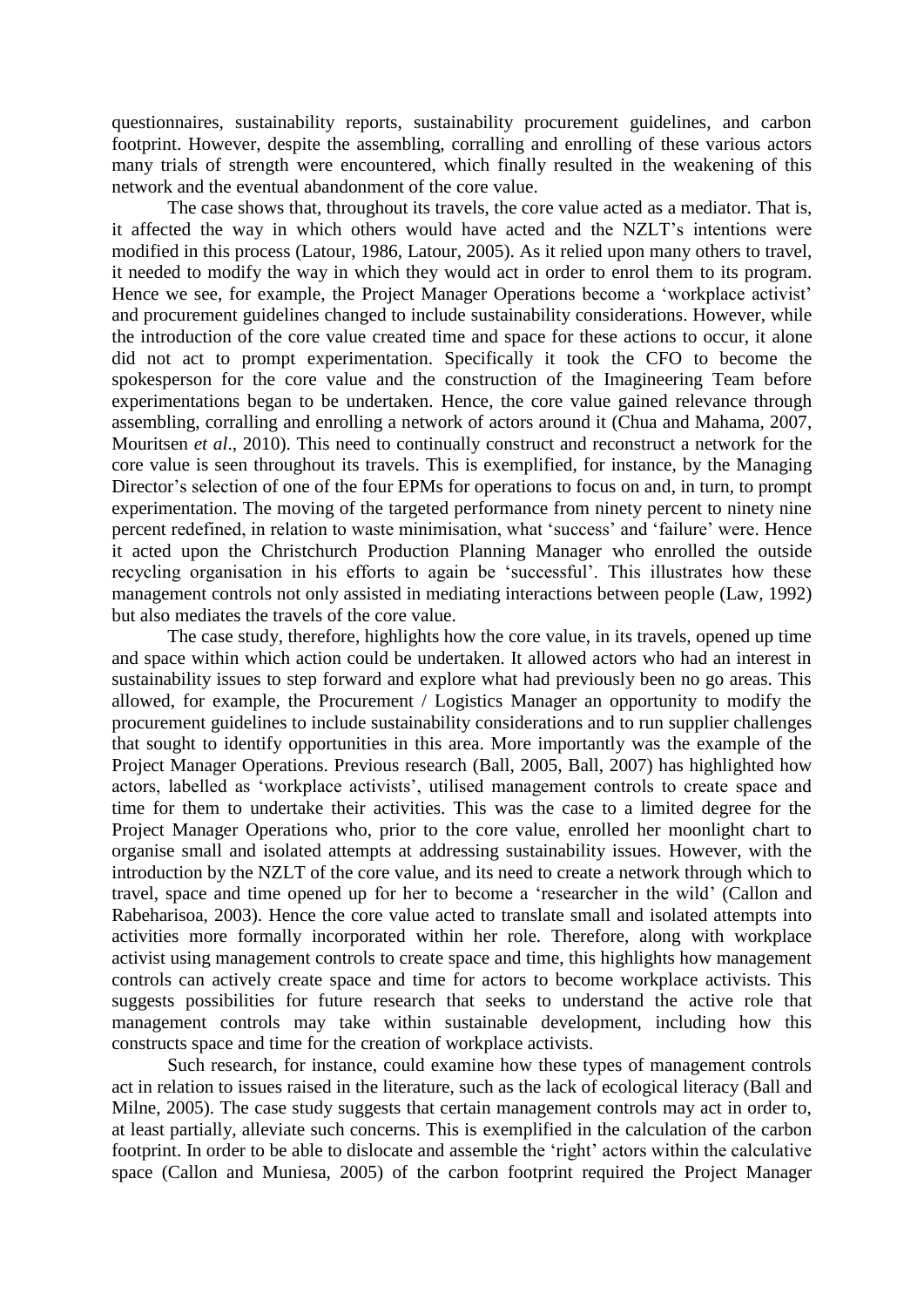Finance to assemble 'facts' [\(Baxter and Chua, 2003\)](#page-21-18) about how molecules of gases are given equivalence [\(MacKenzie, 2009\)](#page-23-13). Further, the results enrolled the previously ignored refrigeration equipment; which acted upon the Project Manager Finance to alter the very construction of the report and suggested a difference in what the 'correct' future actions should be. This suggests that future research may want to examine how different management controls that focus on aspects of sustainability can assist or deter sustainable development [\(Ball and Milne, 2005\)](#page-21-0).

The case evidence also raises the question of whether the core value being constructed as an informal management control that was verbally transmitted affected its ability to travel. That is, would the formalisation and inscribing of the core value have made it more durable and stable? While it would be easy to conclude that it would, the case evidence suggests, as noted above, that whatever form it takes it will still require work to make it travel. Without this work it may become like the mission statement at the casino; a sign that acts upon employees to make them wonder what it has to do with their everyday practices or whether it exists as rhetoric to salve the conscious of well paid executives. However, even when the core value was abandoned traces of it remained in other management controls [\(Andon](#page-21-12) *et al*., [2007,](#page-21-12) [Chua and Mahama, 2007\)](#page-22-14) that were created; such as the carbon footprint and the sustainability report; or transformed; such as the waste minimisation EPM and the procurement guidelines.

Regardless of how the core value was configured it was abandoned as a result of being weakened and being confronted with too many trails of strength. Part of this may be down to the network that was constructed around it. That is, it did not mobilise collective action across Kiwi. Rather, it only mobilised individual actors at times and spaces scattered across Kiwi. So while the core value acted to create experimentation, these were in differing pockets within the organisation and did not have a cohesive and coherent overarching approach to coordinate them. However, attempts were made; such as the use of the Imagineering Team, the internal champion, and the carbon footprint project; at bringing the overarching cohesion and coherence. Further, given it did not mobilise collective action across Kiwi, the core values ability to enrol actors that (re)presented sustainability issues and sustainable development; such as planetary boundaries, intra- and inter-generational equity, may have been limited. Rather this suggests it needed to enrol actors; for example sustainability reports, LOHAS, fuel efficiency, waste minimisation; that aligned with profit seeking activities; such as public relations, marketing, and cost reduction.

Hence the core value acted to create activities that were still largely in line with profit seeking [\(Contrafatto and Burns, 2013,](#page-22-5) [Norris and O'Dwyer, 2004,](#page-24-1) [Spence and Rinaldi, 2014\)](#page-24-3). This may be as a result of the original core value being ambiguous as to what sustainability was and therefore the actors that engaged with it enrolled the support of management controls that still had profit seeking largely as their remit [\(Ball, 2007,](#page-21-8) [Bebbington and Thomson,](#page-21-6)  [2013\)](#page-21-6). However, the ambiguity was as a result of the NZLT confronting the competing trials of strength providing by consumer concerns and reputation management. Regardless the ambiguity (and potentially the lack of knowledge) prevented specific sustainability related actors; such as planetary boundaries, intra- and inter-generational equity; to be explicitly enrolled. This allowed the ever present actor of profit maximisation to enrol the core value into its own translation (Gray and Milne, 2002). This suggests that while change occurred it is not clear how far this went and whether it was more related to usual financial concerns (Larrinaga-Gonzalez and Bebbington, 2001). Future research may, therefore, examine how such core values can enrol specific sustainability related actors and be prevented from being enrolled into the translation of profit maximisation. However, this research would need to be mindful that the translation sought by such a core value may need to align itself with the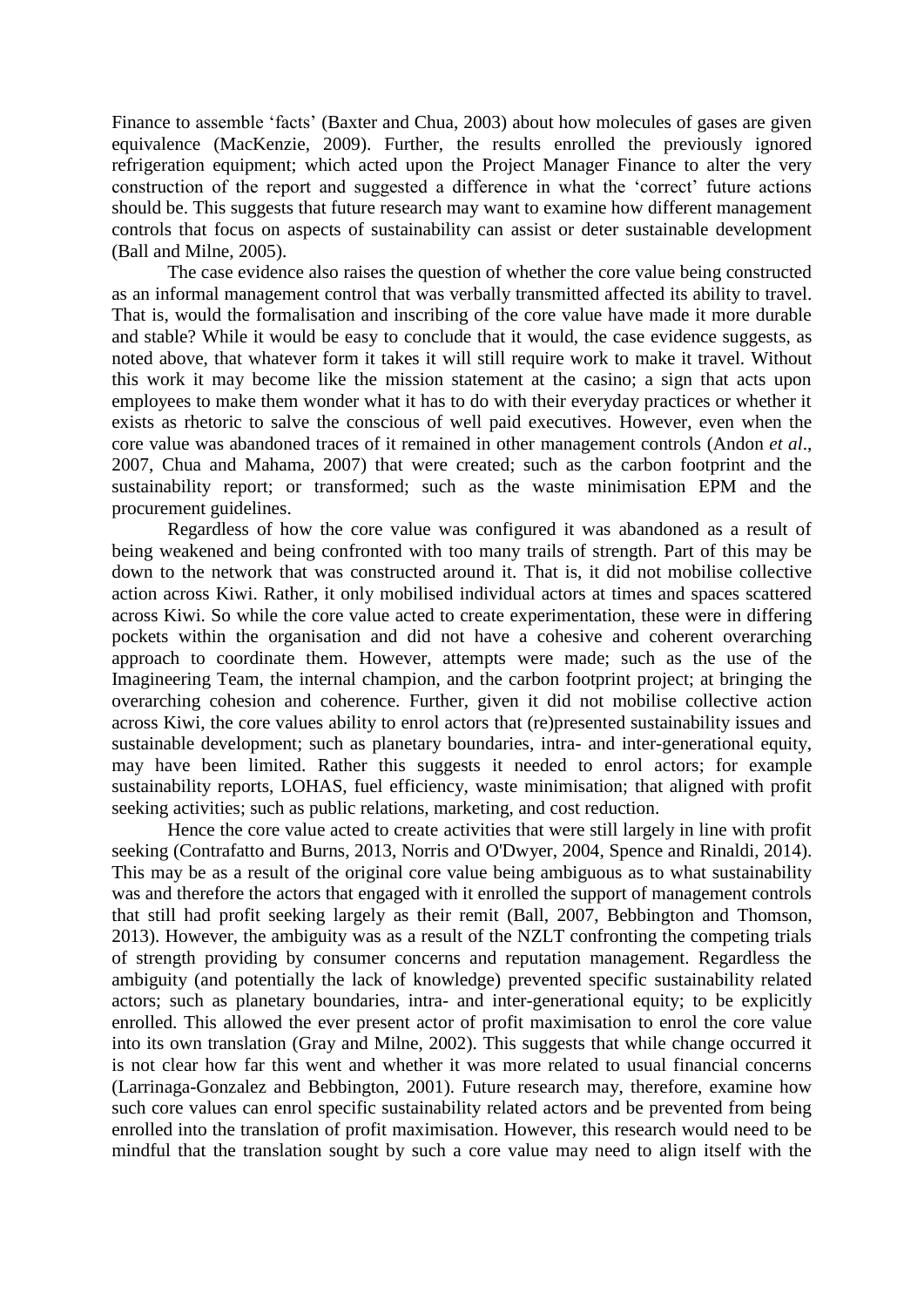translation of profit maximisation in order to be able to continue to travel through time and space [\(Contrafatto and Burns, 2013,](#page-22-5) [Spence and Rinaldi, 2014\)](#page-24-3).

In closing this section, we note that the above analysis of the core value's travels at Kiwi has implications for the suggested future research. Specifically, the core value acting to create activities that were in line with profit seeking suggests that the lack of engagement by the management control literature with sustainability and sustainable development may result from trying to draw out observations from practices that do not exist [\(Bebbington and](#page-21-3)  [Larrinaga, 2014,](#page-21-3) [Bebbington and Thomson, 2013\)](#page-21-6). This has two implications for future research. First, it may first require that the ecological literacy [\(Ball and Milne, 2005,](#page-21-0) [Birkin,](#page-21-5)  [2000\)](#page-21-5) of practitioners changes in order that such practices are constructed [\(Contrafatto and](#page-22-5)  [Burns, 2013,](#page-22-5) [Unerman and Chapman, 2014\)](#page-25-1). This suggests the need for academics to fulfil their roles as educators as well as researchers. Secondly, in undertaking this research there will be a need to arm ourselves with knowledge of sustainability and sustainable development that draws from beyond the accounting literature [\(Bebbington and Larrinaga, 2014,](#page-21-3) [Bebbington and Thomson, 2013\)](#page-21-6). We now turn to concluding in the next section.

# **Conclusion**

The aim of this paper was to follow a sustainability focused core value as it travelled through time and space. Specifically we aimed to examine whether the use of such a core value assists or deters from efforts by organisational actors to implement sustainable development. Our case study shows that it is the continual (re)construction of a supporting network of actors, both human and non-human, that allows the core value to travel through time and space. The network that is constructed gives the very essence to the core value and allows it to act to create space and time for organisational actors to become researchers in the wild. However, the core values reliance on others for it to be able to continue to travel became most apparent when it underwent a number of trials of strength that weakened the network being assembled and eventually led to its abandonment.

The case study highlighted that a management control can create time and space to allow actors to become workplace activists [\(Ball, 2007\)](#page-21-8). This illustrates the potential for management controls to take an active role within sustainable development. However, despite the opening up of space and time, the actions that resulted were still largely in terms of profit seeking [\(Contrafatto and Burns, 2013,](#page-22-5) [Norris and O'Dwyer, 2004,](#page-24-1) [Spence and Rinaldi, 2014\)](#page-24-3). That is, without enrolling specific sustainability related actors; such as planetary boundaries, intra- and inter-generational equity; this allowed for profit seeking, an ever present actor, to monopolies and bring the core value into its own translation. Returning to the anecdote that started this paper, what is clear, from what the case study shows is that much of the first authors' curiosity still remains, suggesting the need for future research in this area.

#### Notes:

- 1. All names within this paper have been anonymised to protect the identity of the organisations and individuals involved.
- 2. In making this statement we note that this is a common perception among New Zealanders [\(Ministry for the Environment, 2009a\)](#page-23-14), including those within Kiwi, rather than a reflection of the real quality and supply of water within New Zealand. Evidence suggests that potentially this is not actually the case in New Zealand [\(Ministry for the](#page-23-15)  [Environment, 2009c,](#page-23-15) [Ministry for the Environment, 2009b,](#page-23-16) [Verburg](#page-25-7) *et al*., 2010)
- 3. That is, the report was printed directly onto the corrugated cardboard that normally would have been made into boxes used for the transportation of Kiwi's products to their customers. The corrugated cardboard was as if it had been taken directly off the production line with logos of the corresponding product visible at places throughout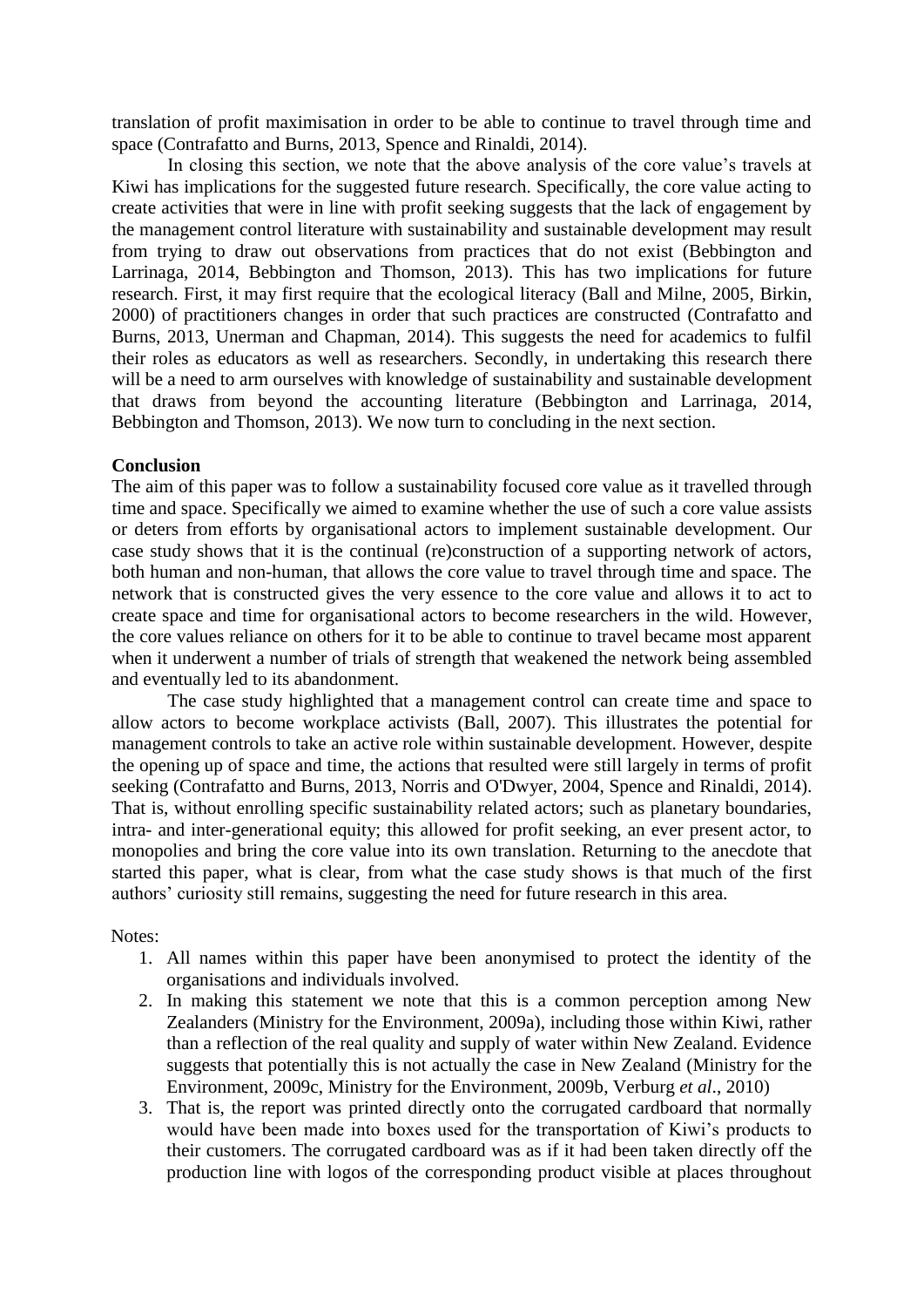the report. Thus each report was unique in that it depended on which part of the box a certain page was printed onto as to what image (e.g. product logo, barcodes, "please recycle" logos, etc.) is visible below the printing that was superimposed onto it. However, we were informed by the Corporate Affairs Manager that the particular product line that this corrugated cardboard packaging related to had been discontinued and therefore had it not been used for this report then it would have been discarded.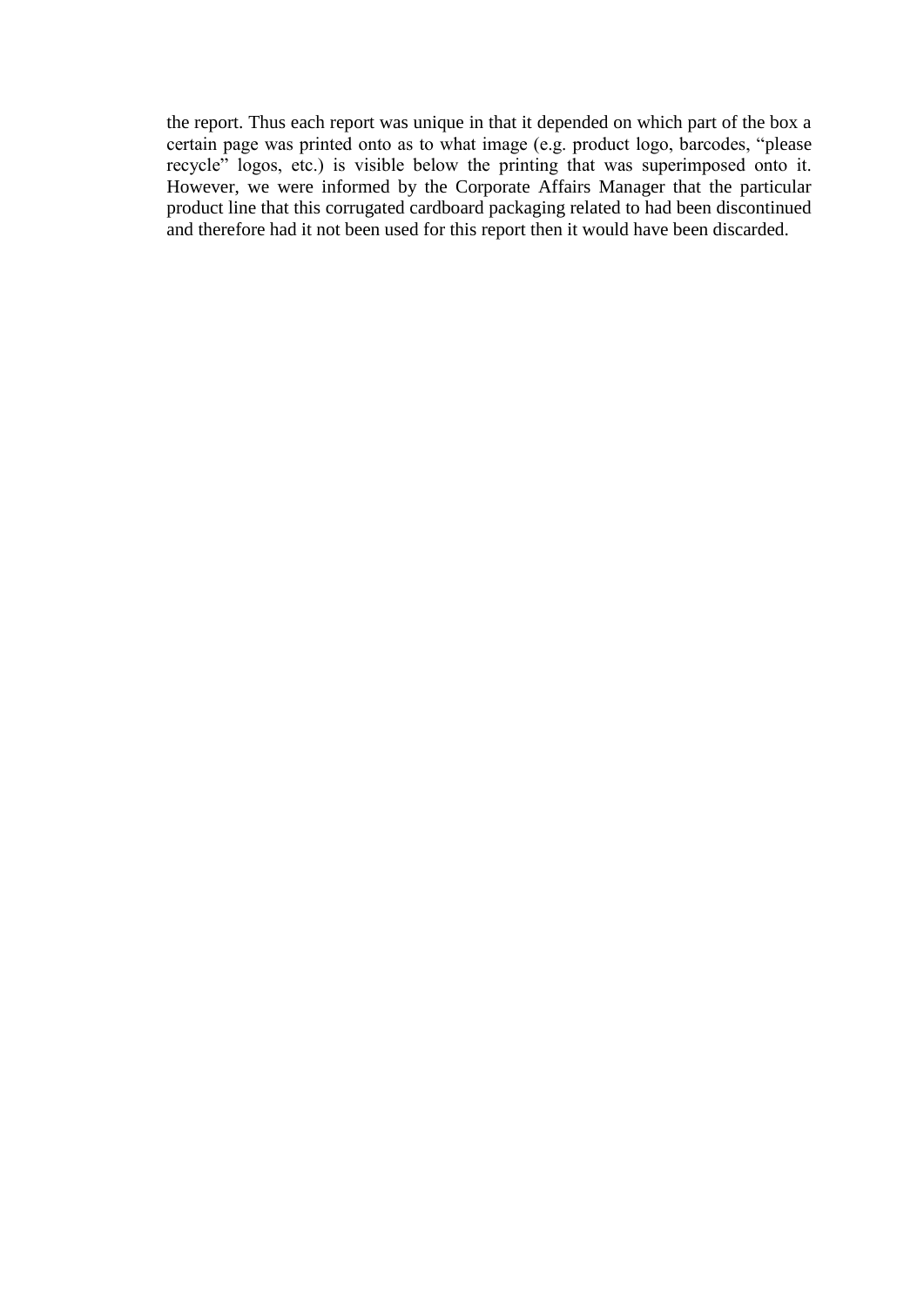## **References:**

- <span id="page-21-11"></span>Abernethy, M.A. and Chua, W.F. (1996), "A field study of control system "redesign": the impact of institutional processes on strategic choice", *Contemporary Accounting Research,* Vol 13 No 2, pp. 569-606.
- <span id="page-21-9"></span>Adler, P.S. and Borys, B. (1996), "Two types of bureaucracy: enabling and coercive", *Administrative Science Quarterly,* Vol 41 No 1, pp. 61-89.
- <span id="page-21-10"></span>Ahrens, T. and Chapman, C.S. (2004), "Accounting for flexibility and efficiency: a field study of management control systems in a restaurant chain", *Contemporary Accounting Research,* Vol 21 No 2, pp. 271-301.
- <span id="page-21-16"></span>Ahrens, T. and Chapman, C.S. (2006), "Doing qualitative field research in management accounting: positioning data to contribute to theory", *Accounting, Organizations and Society,* Vol 31 No 8, pp. 819-841.
- <span id="page-21-15"></span>Akroyd, C. and Maguire, W. (2011), "The roles of management control in a product development setting", *Qualitative Research in Accounting & Management,* Vol 8 No 3, pp. 212-237.
- <span id="page-21-12"></span>Andon, P., Baxter, J. and Chua, W.F. (2007), "Accounting change as relational drifting: a field study of experiments with performance measurement", *Management Accounting Research,* Vol 18 No 2, pp. 273-308.
- <span id="page-21-13"></span>Antheaume, N. (2007), "Full cost accounting: Adam Smith meets Rachel Carson?" in Unerman, J., Bebbington, J. and O'Dwyer, B. (eds.) *Sustainability Accounting and Accountability,* Routledge, London, UK, pp. 211-225.
- <span id="page-21-4"></span>Arrow, K., Bolin, B., Costanza, R., Dasgupta, P., Folke, C., Holling, C.S., Jansson, B-O., Simon, L., et al. (1995), "Economic growth, carrying capacity, and the environment", *Ecological Economics,*No 15, No. 2, pp. 91-95.
- <span id="page-21-17"></span>Ball, A. (2005), "Environmental accounting and change in UK local government", *Accounting, Auditing & Accountability Journal,* Vol 18 No 3, pp. 346-373.
- <span id="page-21-8"></span>Ball, A. (2007), "Environmental accounting as workplace activism", *Critical Perspectives on Accounting,* Vol 18 No 7, pp. 759-778.
- <span id="page-21-0"></span>Ball, A. and Milne, M.J. (2005), "Sustainability and management control", in Berry, A.J., Broadbent, J. and Otley, D. (Eds.) *Management Control: Theories, Issues, and Performance,* Palgrave Macmillan, Basingstoke, UK, pp. 314-337.
- <span id="page-21-7"></span>Barter, N. and Bebbington, J. (2013), "Actor-network theory: a briefing note and possibilities for social and environmental accounting research", *Social and Environmental Accountability Journal,* Vol 33 No 1, pp. 33-50.
- <span id="page-21-18"></span>Baxter, J. and Chua, W.F. (2003), "Alternative management accounting research - whence and whither", *Accounting, Organizations and Society,* Vol 28 No 2, pp. 97-126.
- <span id="page-21-1"></span>Bebbington, J. (2001), "Sustainable development: a review of the international development, business and accounting literature", *Accounting Forum,* Vol 25 No 2, pp. 128-157.
- <span id="page-21-2"></span>Bebbington, J. and Gray, R. (2001), "An account of sustainability: failure, success and a reconceptualization", *Critical Perspectives on Accounting,* Vol 12 No 5, pp. 557-588.
- <span id="page-21-14"></span>Bebbington, J., Gray, R.H., Hibbitt, C. and Kirk, E. (2001), *Full Cost Accounting: An Agenda for Action,* Association of Chartered Certified Accountants, London.
- <span id="page-21-3"></span>Bebbington, J. and Larrinaga, C. (2014), "Accounting and sustainable development: an exploration", *Accounting, Organizations and Society,* Vol 39 No 6, pp. 395-413.
- <span id="page-21-6"></span>Bebbington, J. and Thomson, I. (2013), "Sustainable development, management and accounting: boundary crossing", *Management Accounting Research,* Vol 24 No 4, pp. 277-283.
- <span id="page-21-5"></span>Birkin, F. (2000), "The art of accounting for science: a prerequisite for sustainable development?", *Critical Perspectives on Accounting,* Vol 11 No 3, pp. 289-309.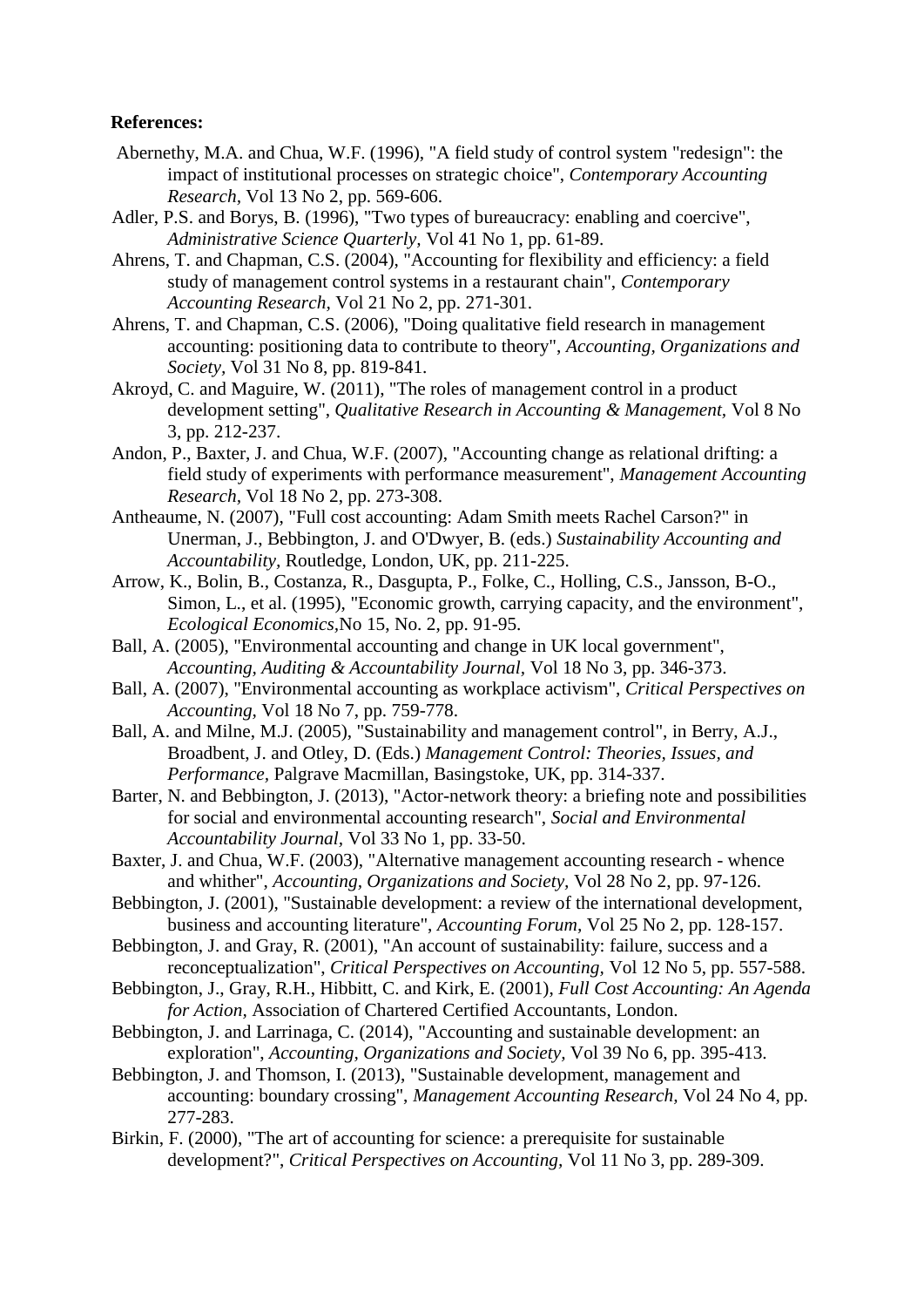- <span id="page-22-17"></span>Briers, M. and Chua, W.F. (2001) "The role of actor-networks and boundary objects in management accounting change: a field study of an implementation of activity-based costing", *Accounting, Organizations and Society,* Vol 26 No 3, pp. 237-269.
- <span id="page-22-9"></span>Bruining, H., Bonnet, M. and Wright, M. (2004), "Management control systems and strategy change in buyouts", *Management Accounting Research,* Vol 15 No 2, pp. 155-177.
- <span id="page-22-0"></span>Byrch, C., Kearins, K., Milne, M.J. and Morgan, R. (2007), "Sustainable "what"? A cognitive approach to understanding sustainable development" *Qualitative Research in Accounting & Management,* Vol 4 No 1, pp. 26-52.
- <span id="page-22-1"></span>Cairns, J. (2001), "Sustainability, exceptionalism, and exemptionalism", *Ecosystem Health,* Vol 7 No 3, pp. 147-154.
- <span id="page-22-13"></span>Callon, M. (1986a), "The sociology of an actor-network: the case of the electric vehicle" in Callon, M., Law, J. and Arie, R. (Eds.) *Mapping the Dynamics of Science and Technology: Sociology of Science in the Real World,* Macmillan, Basingstoke, UK.
- <span id="page-22-6"></span>Callon, M. (1986b), "Some elements of a sociology of translation: domestication of the scallops and the fishermen of St Brieuc Bay" in Law, J. (Ed.) *Power, Action and Belief: A New Sociology of Knowledge?,*Routledge, London.
- <span id="page-22-15"></span>Callon, M. and Law, J. (2005), "On qualculation, agency, and otherness", *Environment and Planning D: Society and Space,* Vol 23 No 5, 717-733.
- <span id="page-22-18"></span>Callon, M. and Muniesa, F. (2005), "Economic markets as calculative collective devices", *Organization Studies,* Vol 26 No 8, pp. 1229-1250.
- <span id="page-22-16"></span>Callon, M. and Rabeharisoa, V. (2003), "Research "in the wild" and the shaping of new social identities", *Technology in Society,* Vol 25 No 2, pp. 193-204.
- <span id="page-22-14"></span>Chua, W.F. and Mahama, H. (2007), "The effect of network ties on accounting controls in a supply alliance: field study evidence", *Contemporary Accounting Research,* Vol 24 No 1, pp. 47-86.
- <span id="page-22-5"></span>Contrafatto, M. and Burns, J. (2013), "Social and environmental accounting, organisational change and management accounting: a processual view", *Management Accounting Research,* Vol 24 No 4, pp. 349-365.
- <span id="page-22-4"></span>Dent, J.F. (1991), "Accounting and organizational cultures: a field study of the emergence of a new organizational reality", *Accounting, Organizations and Society,* Vol 16 No 8, pp. 705-732.
- <span id="page-22-11"></span>Dryzek, J.S. (1997), *The Politics of the Earth: Environmental Discourses,* Oxford University Press, Oxford, UK.
- <span id="page-22-7"></span>Everett, J. and Neu, D. (2000), "Ecological modernization and the limits of environmental accounting?", *Accounting Forum,* Vol 24 No 1, pp. 5-29.
- <span id="page-22-12"></span>Flamholts, E.G. (1983), "Accounting, budgeting and control systems in their organizational context: theoretical and empirical perspectives", *Accounting, Organizations and Society,* Vol 8 No 2, pp. 153-169.
- <span id="page-22-2"></span>Fraser, M. (2012), ""Fleshing out" an engagement with a social accounting technology", *Accounting, Auditing & Accountability Journal,* Vol 25 No 3, pp. 508-534.
- <span id="page-22-10"></span>Gladwin, T.N., Kennelly, J.J. and Krause, T.S. (1995), "Shifting paradigms for sustainable development: implications for management theory and research", *The Academy of Management Review,* Vol 20 No 4, pp. 874-907.
- <span id="page-22-8"></span>Gond, J.P., Grubnic, S., Herzig, C. and Moon, J. (2012), "Configuring management control systems: theorizing the integration of strategy and sustainability", *Management Accounting Research,* Vol 23 No 3, pp. 205-223.
- <span id="page-22-3"></span>Gray, B. (1990), "The enactment of management control systems: a critique of Simons. *Accounting, Organizations and Society,* Vol 15 No 1, pp. 145-148.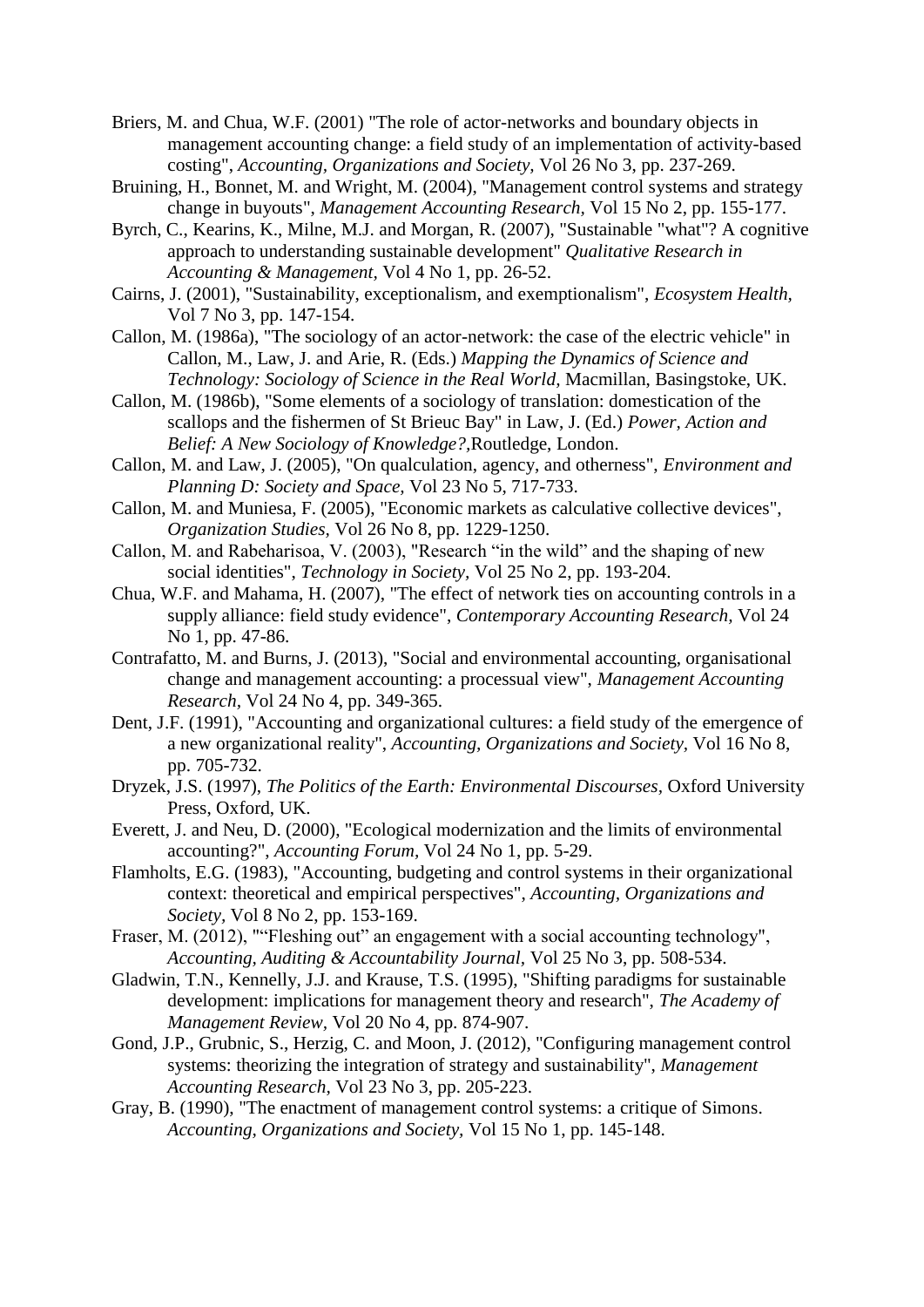- <span id="page-23-2"></span>Gray, R. (2010), "Is accounting for sustainability actually accounting for sustainability...and how would we know? An exploration of narratives of organisations and the planet", *Accounting, Organizations and Society,* Vol 35 No 1, pp. 47-62.
- <span id="page-23-7"></span>Gray, R. and Milne, M.J. (2002), "Sustainability reporting: who's kidding whom? *Chartered Accountants Journal of New Zealand,* Vol 81 No 6, pp. 66-70.
- IPCC 2014. *Climate Change 2014: Impacts, Adaptation, and Vulnerability. Part A: Global and Sectoral Aspects. Contribution of Working Group II to the Fifth Assessment Report of the Intergovernmental Panel on Climate Change,* Cambridge, United Kingdom and New York, NY, USA, Cambridge University Press.
- <span id="page-23-11"></span>Justesen, L. and Mouritsen, J. (2011), "Effects of actor-network theory in accounting research", *Accounting, Auditing & Accountability Journal,* Vol 24 No 2, pp. 161 - 193.
- <span id="page-23-4"></span>Larrinaga-Gonzalez, C. and Bebbington, J. (2001), "Accounting change or institutional appropriation?--A case study of the implementation of environmental accounting", *Critical Perspectives on Accounting,* Vol 12 No 3, pp. 269-292.
- <span id="page-23-9"></span>Latour, B. (1986), "The power of associations", in Law, J. (Ed.) *Power, Action and Belief: A New Sociology of Knowledge?,* Routledge, London.
- <span id="page-23-5"></span>Latour, B. (1987), *Science in Action: How to follow Scientists and Engineers Through Society*, Harvard University Press, Cambridge, MA.
- <span id="page-23-6"></span>Latour, B. (1991), "Technology is society made durable" in Law, J. (Ed.) *A Sociology of Monsters: Essays on Power, Technology, and Domination.* Routledge, London.
- <span id="page-23-13"></span>Latour, B. (2005), *Reassembling the Social: An Introduction to Actor-Network-Theory,*  Clarendon, Oxford.
- <span id="page-23-12"></span>Law, J. (1992), "Notes on the theory of the actor-network: ordering, strategy, and heterogeneity", *Systemic Practice and Action Research,* Vol 5 No 4, pp. 379-393.
- <span id="page-23-8"></span>Mackenzie, D. (2009), "Making things the same: gases, emission rights and the politics of carbon markets", *Accounting, Organizations and Society,* Vol 34 No 3, pp. 440-455.
- <span id="page-23-3"></span>Miller, P. and Napier, C. (1993), "Genealogies of calculation", *Accounting, Organizations and Society,* Vol 18 No 7, pp. 631-647.
- <span id="page-23-0"></span>Milne, M.J. (1996), "On sustainability; the environment and management accounting", *Management Accounting Research,* Vol 7 No 1, pp. 135-161.
- <span id="page-23-1"></span>Milne, M.J. (2007), "Downsizing Reg (me and you)! Addressing the 'real' sustainability agenda at work and home", in Mathews, M.R., Gray, R. and Guthrie, J. (Eds.) *Social Accounting, Mega Accounting and Beyond : A Festschrift in Honour of M.R. Mathews,* The Centre for Social and Environmental Accounting Research, St. Andrews
- <span id="page-23-14"></span>Milne, M.J. and Gray, R. (2007), "Future prospects for corporate sustainability reporting", in Unerman, J., Bebbington, J. and O'Dwyer, B. (Eds.) *Sustainability Accounting and Accountability,* Routledge, London.
- <span id="page-23-16"></span>Milne, M.J., Kearins, K. and Walton, S. (2006), "Creating adventures in wonderland: the journey metaphor and environmental sustainability", *Organization,* Vol 13 No 6, pp. 801-839.
- <span id="page-23-15"></span>Ministry for the Environment (2009a), "On tap? Attitudes, behaviours, and perceptions of household water use – informing demand management", Ministry for the Environment, Wellington, available at: http://ndhadeliver.natlib.govt.nz/delivery/ DeliveryManagerServlet?dps\_pid=IE1293190&dps\_custom\_att\_1=ilsdb (accessed 23 March 2015).
- <span id="page-23-10"></span>Ministry for the Environment, (2009b), "Our rivers: trends in water quality", Ministry for the Environment, Wellington, NZ, available at: http://www.mfe.govt.nz/sites/default/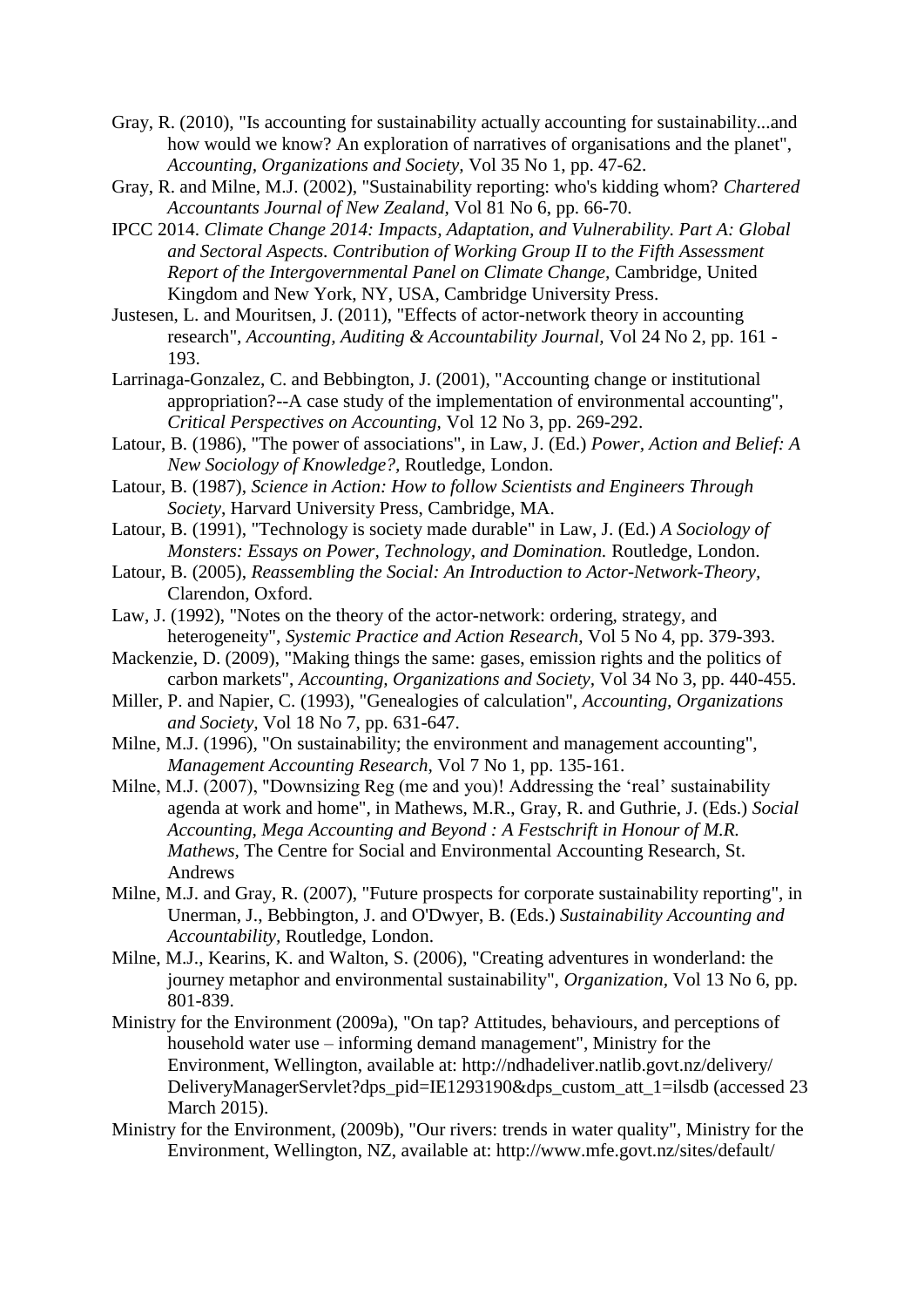<span id="page-24-8"></span>files/media/Fresh%20water/Our%20rivers%20trends%20in%20water%20quality.pdf (accessed 23 March 2015).

- <span id="page-24-11"></span>Ministry for the Environment, (2009c), "Our water: groundwater quality", Ministry for the Environment, Wellington, NZ, available at: http://www.mfe.govt.nz/sites/default/ files/media/Environmental%20reporting/Our%20water%20groundwater%20quality. pdf (accessed 23 March 2015).
- Mouritsen, J., Hansen, A. and Hansen, C. (2009), "Short and long translations: management accounting calculations and innovation management", *Accounting, Organizations and Society,* Vol 34 No 6, pp. 738-754.
- <span id="page-24-12"></span>Mouritsen, J., Mahama, H. and Chua, W.F. (2010), "Actor-network theory and the study of inter-organisational network relations" in Hakansson, H., Kraus, K. and Lind, J. (Eds.) *Accounting in Networks,* Routledge, New York, pp. 292-313.
- <span id="page-24-9"></span>Mundy, J. (2010), "Creating dynamic tensions through a balanced use of management control systems", *Accounting, Organizations and Society,* Vol 35 No 5, pp. 499-523.
- <span id="page-24-1"></span>Muniesa, F. and Callon, M. (2007), "Economic experiments and the construction of markets", in Mackenzie, D., Muniesa, F. and Siu, L. (Eds.) *Do Economists Make Markets?: On the Performativity of Economics,* Princeton University Press, Princeton, NJ, pp. 163- 189.
- <span id="page-24-10"></span>Nixon, W.A.J. and Burns, J. (2005), "Management control in the 21st century", *Management Accounting Research,* Vol 16 No 3, pp. 260-268.
- <span id="page-24-5"></span>Norris, G. and O'Dwyer, B. (2004), "Motivating socially responsive decision making: the operation of management controls in a socially responsive organisation", *The British Accounting Review,* Vol 36 No 2, pp. 173-196.
- <span id="page-24-6"></span>Otley, D.T. (1980), "The contingency theory of management accounting: achievement and prognosis", *Accounting, Organizations and Society,* Vol 5 No 4, pp. 413-428.
- <span id="page-24-0"></span>Ouchi, W.G. (1977), "The relationship between organizational structure and organizational control", *Administrative Science Quarterly,* Vol 22 No 1, pp. 95-113.
- <span id="page-24-2"></span>Ouchi, W.G. (1979), "A conceptual framework for the design of organizational control mechanisms", *Management Science,* Vol 25 No 9, pp. 833-848.
- <span id="page-24-4"></span>Owen, D. (2008), "Chronicles of wasted time?: a personal reflection on the current state of, and future prospects for, social and environmental accounting research", *Accounting, Auditing & Accountability Journal,* Vol 21 No 2, pp. 240-267.
- Pitkänen, H. and Lukka, K. (2011), "Three dimensions of formal and informal feedback in management accounting", *Management Accounting Research*, Vol 22 No 2, pp. 125- 137.
- Pratt, J. and Beaulieu, P. (1992), "Organizational culture in public accounting: size, technology, rank, and functional area", *Accounting, Organizations and Society*, Vol 17 No 7, pp. 667-684.
- Quattrone, P. and Hopper, T. (2001), "What does organizational change mean? Speculations on a taken for granted category", *Management Accounting Research*, Vol 12 No 4, pp. 403-435.
- Rockström, J., Steffen, W., Noone, K., Persson, Å., Chapin, F.S., Lambin, E.F., Lenton, T.M et al. (2009), "A safe operating space for humanity." *Nature*, Vol 461 No 7263, pp. 472-475.
- <span id="page-24-3"></span>Simons, R. (1994), "How new top managers use control systems as levers of strategic renewal", *Strategic management journal*, Vol 15 No 3, pp. 169-189.
- Simons, R. 1995. *Levers of Control: How Managers use Innovative Control Systems to Drive Strategic Renewal,* Harvard Business School Press, Boston, MA.
- <span id="page-24-7"></span>Simons, R., Mintzberg, H. and Basu, K. (2002), "Memo to CEOs: the five half-truths of business." *Fast Company,* No 59 (June), pp. 117–121.